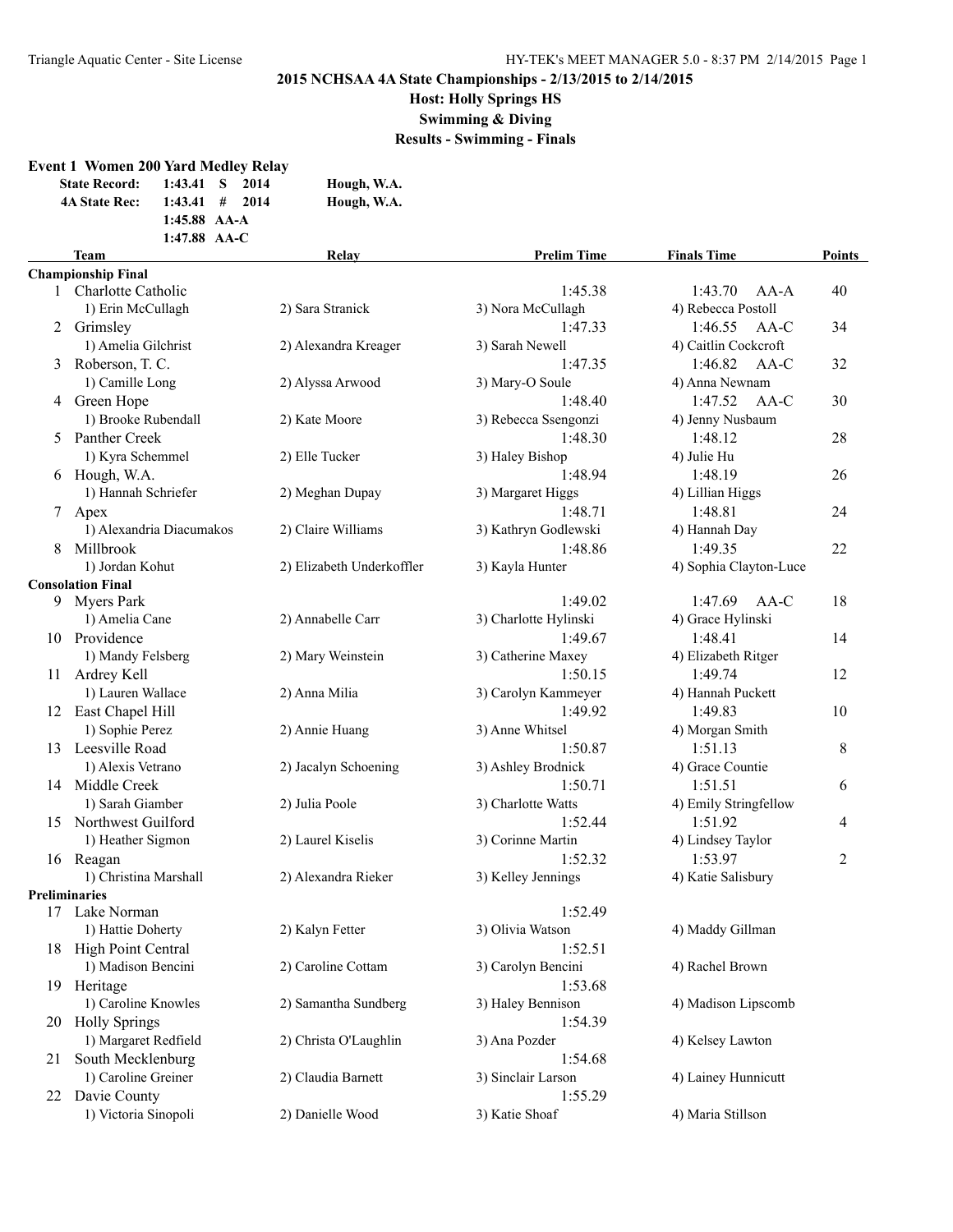## **Host: Holly Springs HS**

**Swimming & Diving**

## **Results - Swimming - Finals**

# **Preliminaries ... (Event 1 Women 200 Yard Medley Relay)**

|    | Team                | Relav             | <b>Prelim Time</b> | <b>Finals Time</b> | <b>Points</b> |
|----|---------------------|-------------------|--------------------|--------------------|---------------|
| 23 | Mount Tabor         |                   | 1:58.61            |                    |               |
|    | 1) Leeden Rukstalis | 2) Madeline Jones | 3) Courtney Deaton | 4) Rachel McCrary  |               |
| 24 | Southwest Guilford  |                   | 2:00.44            |                    |               |
|    | 1) Haley Horton     | 2) Madelene Saxon | 3) Makena Markert  | 4) Kylie Jones     |               |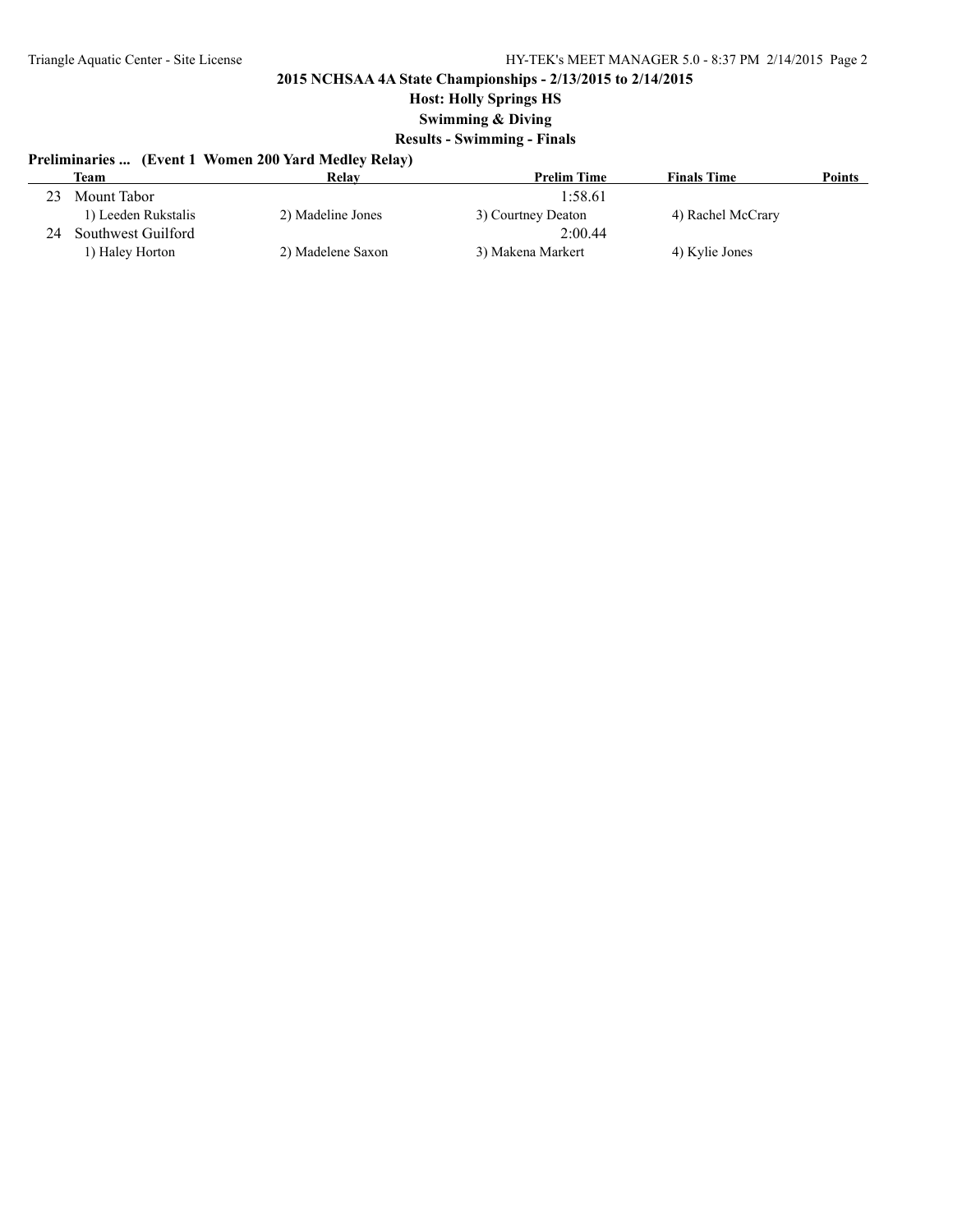**Host: Holly Springs HS**

**Swimming & Diving**

**Results - Swimming - Finals**

### **Event 2 Men 200 Yard Medley Relay State Record: 1:33.67 S 2010 Providence 4A State Rec: 1:33.67 # 2010 Providence 1:34.34 AA-A 1:35.97 AA-C Team Relay Prelim Time Finals Time Points Championship Final** 1:33.51S AA-A 40 1) Levente Bathory 2) Paul Neil 3) Matthew Regan 4) Noah Medwin 2 South Mecklenburg 1:34.37 1:33.82 AA-A 34 1) Nathan Murray 2) Jacob Rauch 3) Graham Cooper 4) Graham Weaver 3 Ardrey Kell 1:34.81 1:34.83 AA-C 32 1) Grant Murchison 2) Nick Spina 3) Jack Eudy 4) Connor Long 4 Cary 1:36.23 1:35.51 AA-C 30 1) Tosh Kawaguchi 2) Richard Mcintyre 3) Justin Ress 4) Chase Millar 5 Green Hope 1:36.13 1:35.78 AA-C 28 1) Gavin McCulloch 2) Jonathan Roach 3) John Healy 4) Seth Maslowski 6 Page 1:37.20 1:37.03 26 1) Jared Martin 2) Will Mikuta 3) Clay Hering 4) Aidan Maycock 7 Myers Park 1:36.57 1:37.88 24 1) Mark Greife 2) Joseph Hargrove 3) Jackson Smith 4) Cameron Miller 8 Millbrook 1:38.72 1:38.42 22 1) Ryan Donnelly 2) Tristan Emm 3) Hunter Pigg 4) Kurt Wedegaertner **Consolation Final** 9 Ragsdale 1:39.03 1:38.11 18 1) Patrick Fischer 2) Jake Ennis 3) Anis Yahi 4) Henry McGugan 10 Athens Drive 1:39.64 1:38.80 14 1) Tyler Silver 2) Grant Mead 3) Chris Silver 4) Jackson Richards 11 Hough, W.A. 1:39.16 1:39.16 1:39.24 12 1) Alexander McMurry 2) Clay Ausdenmoore 3) Connor Rammacher 4) Jeffery Manchester 12 Sanderson 1:38.95 1:39.64 10 1) Harrison Butler 2) James Faller 3) Stephen Lucht 4) Jon Suits 13 Grimsley 1:39.71 1:39.79 8 1) Graham Hertweck 2) Davis Hoover 3) Mason Lewis 4) Parker Zieg 1:41.44 1:40.19 1:40.19 1:41.44 1:40.19 1:41.44 1:40.19 1:40.19 1:40.19 1:40.19 1:40.19 1:40.19 1:40.19 1:40.19 1) Stephen Barlow 2) Jordan Mintz 3) Kevin Plewniak 4) Jarod Nizen 15 West Forsyth 1:40.02 1:40.50 4 1) Tucker Burhans 2) George Vlahos 3) Andrew Cecil 4) Nicholas Russell 16 Panther Creek 2:41.20 1:42.26 2:52 1:42.26 2:52 1:42.26 2:52 1:42.26 2:52 2:52 1:42.26 2:52 1:42.26 2:52 2:52 1:42.26 2:52 1:42.26 2:52 1:42.26 2:52 1:42.26 2:52 1:42.26 2:52 1:42.26 2:52 1:42.26 2:52 1:42.26 2:52 1:52 1) Leif Reedstrom 2) Ryan Mathes 3) Vinson Nguyen 4) Colin Catella **Preliminaries** 17 East Chapel Hill 1:41.71 1) Christopher Chao 2) Bijan Zakerin 3) Connor Sept 4) Daniel Wohl 18 Northwest Guilford 1:42.32 1) Cole Peterson 2) Royce Le 3) Gilberto Cruz 4) Andrew Gibson 19 Providence 1:43.38 1) Nathan Fold 2) Luke Savage 3) Jack Edelson 4) Daniel Li 20 Charlotte Catholic 1:43.59 1) Connor Griffin 2) Kieran Mahoney 3) William Webb 4) Jack DeVries 21 Davie County 1:43.64 1) Nick Sinopoli 2) Cameron Ogle 3) Jacob Sink 4) Wyatte Copeland  $22$  Hoggard 1:44.80 1) Thomas Heffron 2) Jacob Hannum 3) Jimbo Short 4) Raymond Samuel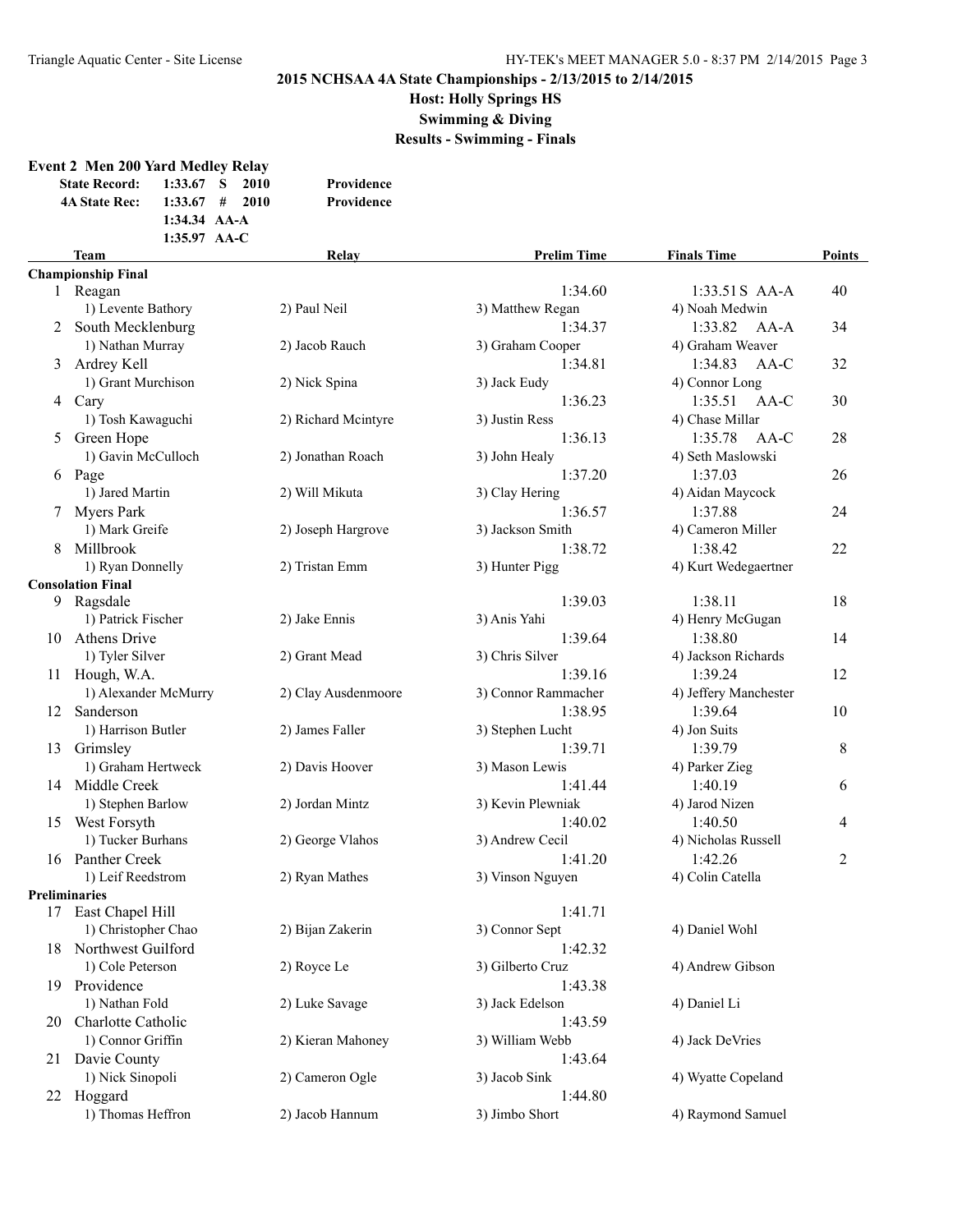## **Host: Holly Springs HS**

**Swimming & Diving**

## **Results - Swimming - Finals**

# **Preliminaries ... (Event 2 Men 200 Yard Medley Relay)**

|    | Team              | Relay            | <b>Prelim Time</b> | <b>Finals Time</b> | Points |
|----|-------------------|------------------|--------------------|--------------------|--------|
| 23 | Robinson, J. M.   |                  | 1:45.67            |                    |        |
|    | 1) Scott Connelly | 2) Travis Rogers | 3) Tyler Williams  | 4) Kyle Evans      |        |
| 24 | East Mecklenburg  |                  | 1:46.84            |                    |        |
|    | 1) Caleb Breed    | 2) William Lewis | 3) Robert Hudgens  | 4) James Cornett   |        |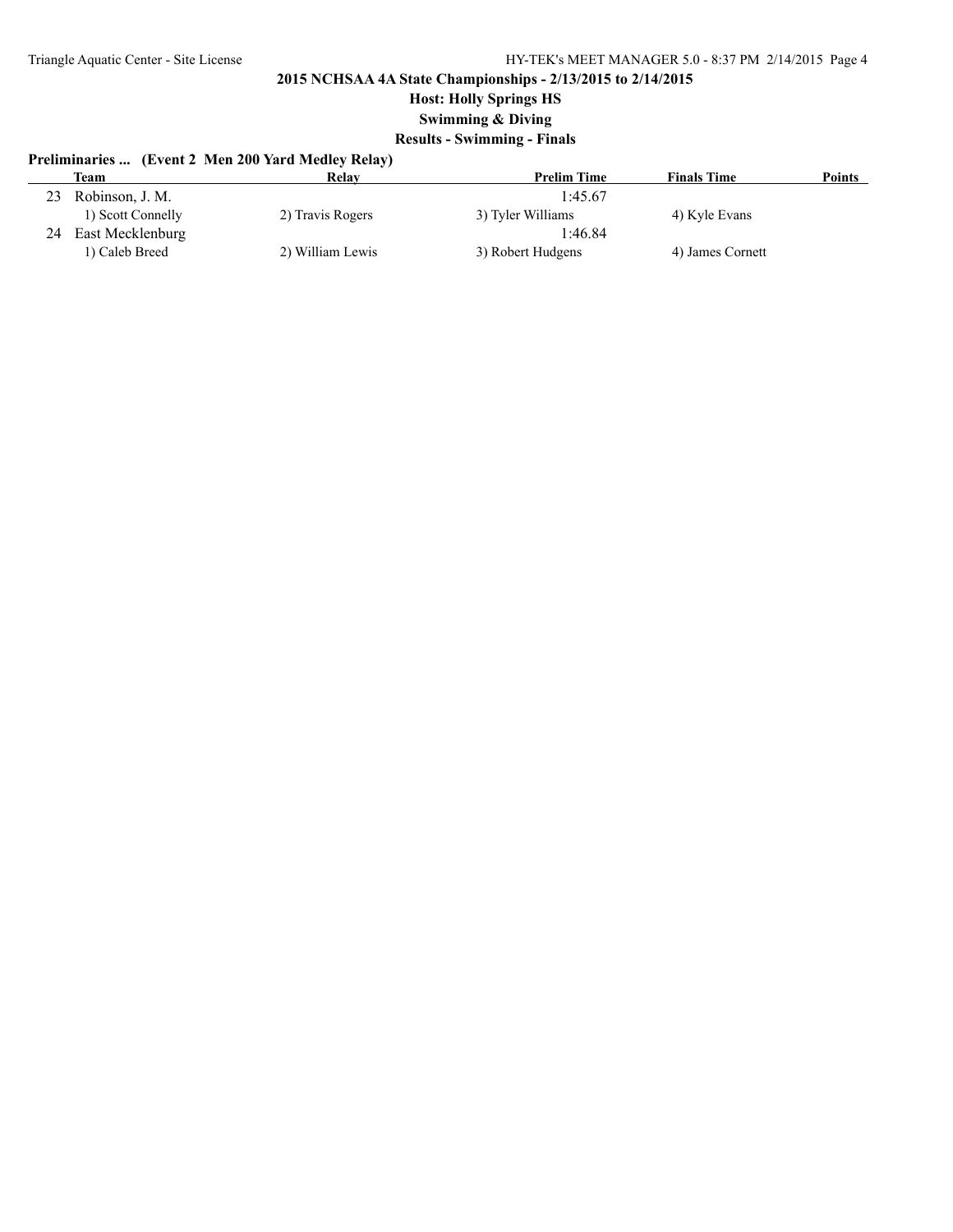**Host: Holly Springs HS**

**Swimming & Diving**

**Results - Swimming - Finals**

#### **Event 3 Women 200 Yard Freestyle**

| <b>State Record:</b> | 1:47.37 S 2014   |  | Jessica Merritt (Hough, W.A.) |
|----------------------|------------------|--|-------------------------------|
| <b>4A State Rec:</b> | $1:47.37$ # 2014 |  | Jessica Merritt (Hough, W.A.) |
|                      | 1:49.35 $AA-A$   |  |                               |
|                      | $1:51.07$ AA-C   |  |                               |
|                      |                  |  |                               |

|    | <b>Name</b>               | <b>School</b>        | <b>Prelim Time</b> | <b>Finals Time</b> | <b>Points</b>           |
|----|---------------------------|----------------------|--------------------|--------------------|-------------------------|
|    | <b>Championship Final</b> |                      |                    |                    |                         |
|    | Erika Brown               | Hough, W.A.          | 1:51.11            | $1:46.47S$ AA-A    | 20                      |
| 2  | Rebecca Postoll           | Charlotte Catholic   | 1:48.92            | 1:46.50S AA-A      | 17                      |
| 3  | Corinne Martin            | Northwest Guilford   | 1:50.98            | 1:49.95<br>$AA-C$  | 16                      |
| 4  | Julia Menkhaus            | Charlotte Catholic   | 1:51.00            | 1:50.88<br>AA-C    | 15                      |
| 5. | Amelia Gilchrist          | Grimsley             | 1:52.40            | 1:51.42            | 14                      |
| 6  | Samantha Medlin           | Green Hope           | 1:52.53            | 1:52.18            | 13                      |
| 7  | Ana Pozder                | <b>Holly Springs</b> | 1:52.20            | 1:52.52            | 12                      |
| 8  | Sophie Perez              | East Chapel Hill     | 1:53.04            | 1:52.72            | 11                      |
|    | <b>Consolation Final</b>  |                      |                    |                    |                         |
| 9  | <b>Brooke Rubendall</b>   | Green Hope           | 1:53.59            | 1:52.43            | 9                       |
| 10 | Sarah Giamber             | Middle Creek         | 1:54.09            | 1:52.71            | 7                       |
| 11 | Sophie McNeill            | Riverside            | 1:53.42            | 1:52.80            | 6                       |
| 12 | Hannah Day                | Apex                 | 1:53.94            | 1:53.72            | 5                       |
| 13 | Heidi Lowe                | Hough, W.A.          | 1:54.90            | 1:53.86            | 4                       |
| 14 | Catherine Maxey           | Providence           | 1:53.65            | 1:54.91            | $\overline{\mathbf{3}}$ |
| 15 | Maggie Farrell            | Page                 | 1:54.96            | 1:55.01            | 2                       |
| 16 | Lily Morrell              | Enloe                | 1:55.53            | 1:55.12            | 1                       |
|    | <b>Preliminaries</b>      |                      |                    |                    |                         |
| 17 | Lauren Soleo              | Panther Creek        | 1:55.86            |                    |                         |
| 18 | <b>Madison Deters</b>     | Apex                 | 1:55.97            |                    |                         |
| 19 | Sadie Schumann            | Jordan               | 1:56.49            |                    |                         |
| 20 | Camille Long              | Roberson, T. C.      | 1:57.27            |                    |                         |
| 21 | <b>Emily Benson</b>       | Ardrey Kell          | 1:57.95            |                    |                         |
| 22 | Celia Marzinsky           | East Chapel Hill     | 1:57.99            |                    |                         |
| 23 | Madelyn Brotherton        | Hough, W.A.          | 2:00.27            |                    |                         |
| 24 | Madison Bencini           | High Point Central   | 2:00.28            |                    |                         |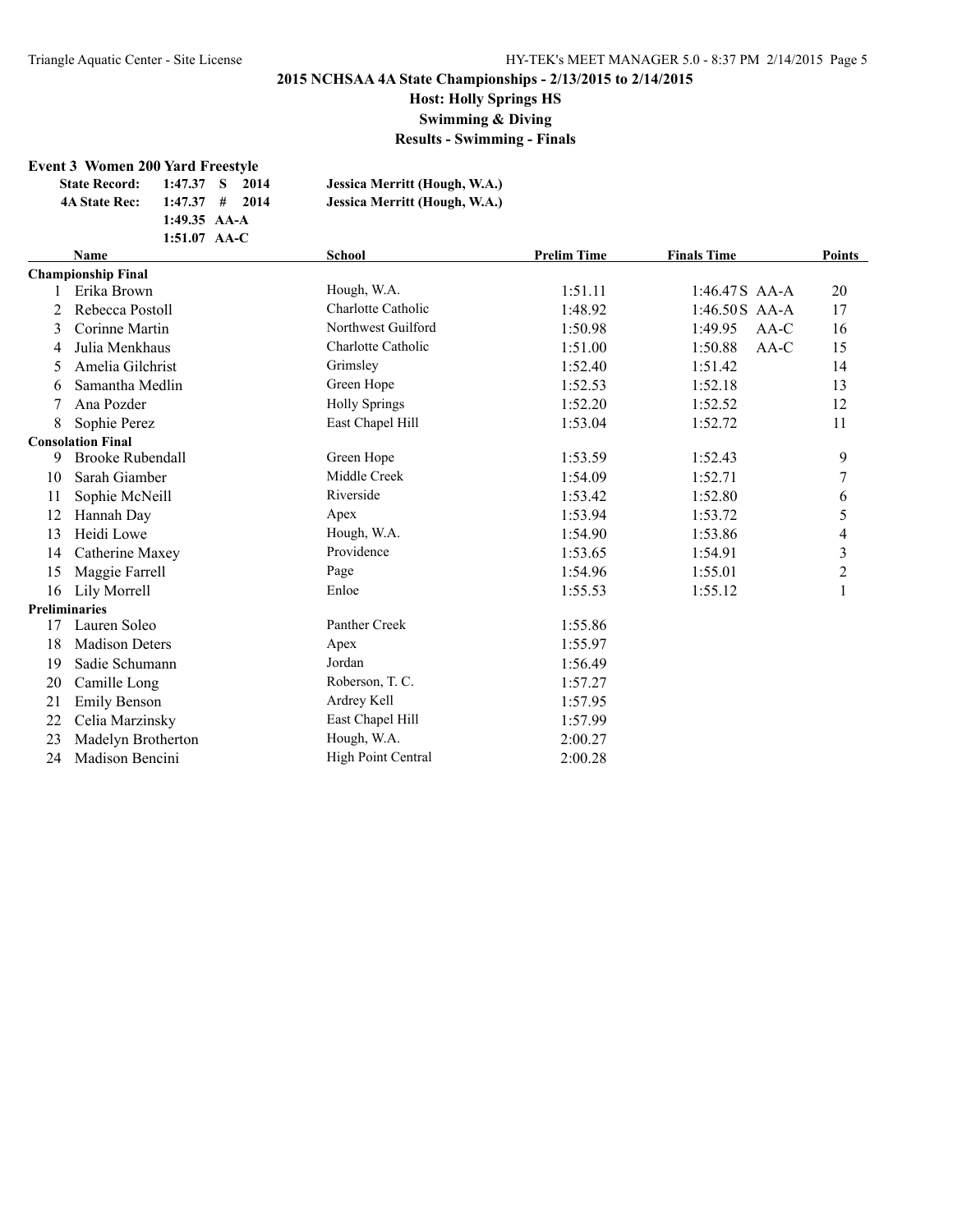# **Host: Holly Springs HS**

**Swimming & Diving**

**Results - Swimming - Finals**

#### **Event 4 Men 200 Yard Freestyle**

| <b>State Record:</b> | 1:37.95 S<br>-2006 | <b>Charlie Houchin (Enloe)</b> |
|----------------------|--------------------|--------------------------------|
| <b>4A State Rec:</b> | $1:37.95$ # 2006   | <b>Charlie Houchin (Enloe)</b> |
|                      | 1:39.30 $AA-A$     |                                |
|                      | 1:40.99 $AA-C$     |                                |
| $\mathbf{r}$         |                    | $\sim$ $\sim$ $\sim$           |

|     | <b>Name</b>               | <b>School</b>      | <b>Prelim Time</b> | <b>Finals Time</b> |        | <b>Points</b>           |
|-----|---------------------------|--------------------|--------------------|--------------------|--------|-------------------------|
|     | <b>Championship Final</b> |                    |                    |                    |        |                         |
|     | Trey Poff                 | Hough, W.A.        | 1:40.51            | 1:39.65            | $AA-C$ | 20                      |
|     | Tom Gordon                | Enloe              | 1:41.76            | 1:40.34            | AA-C   | 17                      |
| 3   | Michael Wohl              | East Chapel Hill   | 1:40.87            | 1:41.20            |        | 16                      |
| 4   | Clay Hering               | Page               | 1:41.58            | 1:41.68            |        | 15                      |
| 5   | Josh Slater               | Reynolds, R. J.    | 1:42.05            | 1:41.83            |        | 14                      |
| 6   | Trey Pofahl               | Rose, J. H.        | 1:42.37            | 1:42.05            |        | 13                      |
|     | Levente Bathory           | Reagan             | 1:42.97            | 1:43.28            |        | 12                      |
| 8   | <b>Jamison Hauser</b>     | Panther Creek      | 1:42.38            | 1:43.77            |        | 11                      |
|     | <b>Consolation Final</b>  |                    |                    |                    |        |                         |
| 9   | <b>Bradley Downs</b>      | Conley, D. H.      | 1:43.96            | 1:43.16            |        | 9                       |
| 10  | Coleman Manchester        | Hough, W.A.        | 1:45.19            | 1:44.18            |        | 7                       |
| 11  | Colter Carman             | Broughton          | 1:44.90            | 1:44.26            |        | 6                       |
| 12  | Kellen Stillman           | South Mecklenburg  | 1:45.43            | 1:44.39            |        | 5                       |
| 13  | <b>Brandon Medins</b>     | Apex               | 1:45.62            | 1:44.51            |        | 4                       |
| 14  | Ben Barden                | Southwest Guilford | 1:44.70            | 1:44.87            |        | $\overline{\mathbf{3}}$ |
| 15  | Weston Youngblood         | South Mecklenburg  | 1:45.62            | 1:45.82            |        | $\overline{c}$          |
| 16  | <b>Garrett Troxler</b>    | Cary               | 1:45.05            | 1:46.73            |        | 1                       |
|     | <b>Preliminaries</b>      |                    |                    |                    |        |                         |
| 17  | Nick Sinopoli             | Davie County       | 1:46.18            |                    |        |                         |
| 18  | Avery Gambill             | North Mecklenburg  | 1:48.44            |                    |        |                         |
| 19  | Jack Edelson              | Providence         | 1:48.47            |                    |        |                         |
| 20  | Micah Kimel               | Southeast Guilford | 1:49.47            |                    |        |                         |
| 21  | Harrison Snyder           | Hough, W.A.        | 1:49.74            |                    |        |                         |
| 22  | John Day                  | North Davidson     | 1:50.40            |                    |        |                         |
| --- | Christopher Kohut         | Millbrook          |                    |                    |        |                         |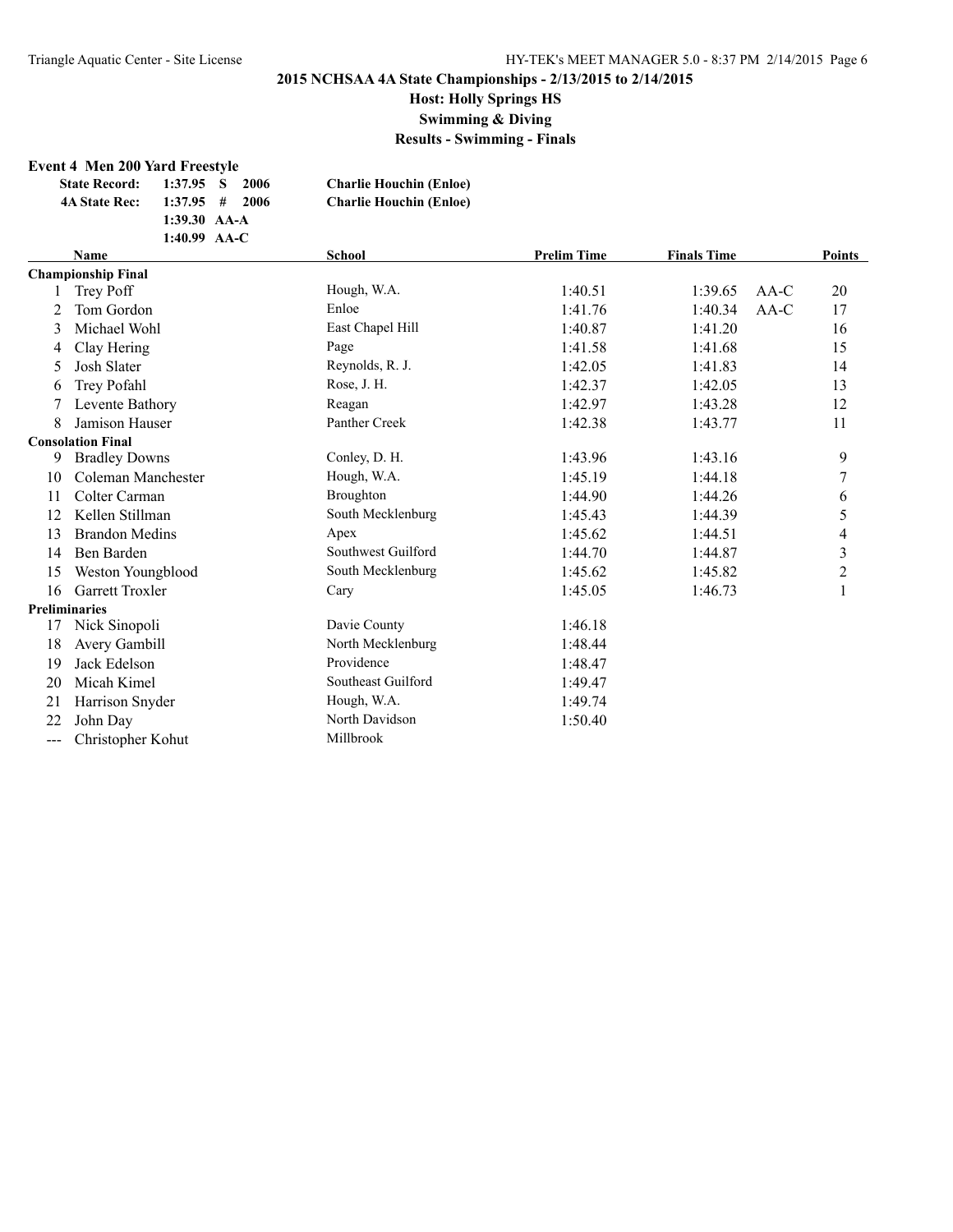**Host: Holly Springs HS**

**Swimming & Diving**

**Results - Swimming - Finals**

#### **Event 5 Women 200 Yard IM**

| <b>State Record:</b> | $2:00.58$ S    | 2008 | <b>Kirsten Smith (Athens Drive)</b> |
|----------------------|----------------|------|-------------------------------------|
| <b>4A State Rec:</b> | $2:00.58$ #    | 2008 | <b>Kirsten Smith (Athens Drive)</b> |
|                      | $2:02.84$ AA-A |      |                                     |
|                      | $2:04.94$ AA-C |      |                                     |

|    | <b>Name</b>               | <b>School</b>      | <b>Prelim Time</b> | <b>Finals Time</b> |        | <b>Points</b>  |
|----|---------------------------|--------------------|--------------------|--------------------|--------|----------------|
|    | <b>Championship Final</b> |                    |                    |                    |        |                |
|    | Julia Poole               | Middle Creek       | 2:02.92            | 2:00.75            | $AA-A$ | 20             |
|    | Sara Stranick             | Charlotte Catholic | 2:04.33            | 2:02.06            | $AA-A$ | 17             |
| 3  | Margaret Higgs            | Hough, W.A.        | 2:03.83            | 2:02.54            | $AA-A$ | 16             |
| 4  | Kate Moore                | Green Hope         | 2:04.85            | 2:02.63            | $AA-A$ | 15             |
| 5  | Morgan Tacik              | West Forsyth       | 2:05.07            | 2:04.82            | AA-C   | 14             |
| 6  | Lexie Baker               | Hopewell           | 2:06.65            | 2:05.09            |        | 13             |
| 7  | Mary-O Soule              | Roberson, T. C.    | 2:05.67            | 2:05.38            |        | 12             |
| 8  | Lauren Wallace            | Ardrey Kell        | 2:07.41            | 2:08.38            |        | 11             |
|    | <b>Consolation Final</b>  |                    |                    |                    |        |                |
| 9  | Morgan Smith              | East Chapel Hill   | 2:08.00            | 2:06.85            |        | 9              |
| 10 | Claire Williams           | Apex               | 2:08.93            | 2:07.83            |        | 7              |
| 11 | Emma Nicklas-Morris       | Reynolds, R. J.    | 2:08.79            | 2:08.65            |        | 6              |
| 12 | Kathryn Boland            | East Mecklenburg   | 2:09.66            | 2:09.25            |        | 5              |
| 13 | Julie Hu                  | Panther Creek      | 2:09.71            | 2:09.52            |        | 4              |
| 14 | Kyra Schemmel             | Panther Creek      | 2:09.38            | 2:09.53            |        | 3              |
| 15 | Sinclair Larson           | South Mecklenburg  | 2:09.16            | 2:10.45            |        | $\overline{2}$ |
| 16 | Meagan Johnson            | Enloe              | 2:09.19            | 2:12.42            |        | 1              |
|    | <b>Preliminaries</b>      |                    |                    |                    |        |                |
| 17 | Alexandra Kreager         | Grimsley           | 2:10.71            |                    |        |                |
| 18 | Cara Martin               | Clayton            | 2:11.06            |                    |        |                |
| 19 | Anne Whitsel              | East Chapel Hill   | 2:11.73            |                    |        |                |
| 20 | Ellyse Culp               | Pinecrest          | 2:12.45            |                    |        |                |
| 21 | Caroline Forsyth          | Watauga            | 2:12.74            |                    |        |                |
| 22 | Elizabeth Underkoffler    | Millbrook          | 2:13.74            |                    |        |                |
| 23 | Christina Marshall        | Reagan             | 2:15.65            |                    |        |                |
| 24 | Heather Sigmon            | Northwest Guilford | 2:15.67            |                    |        |                |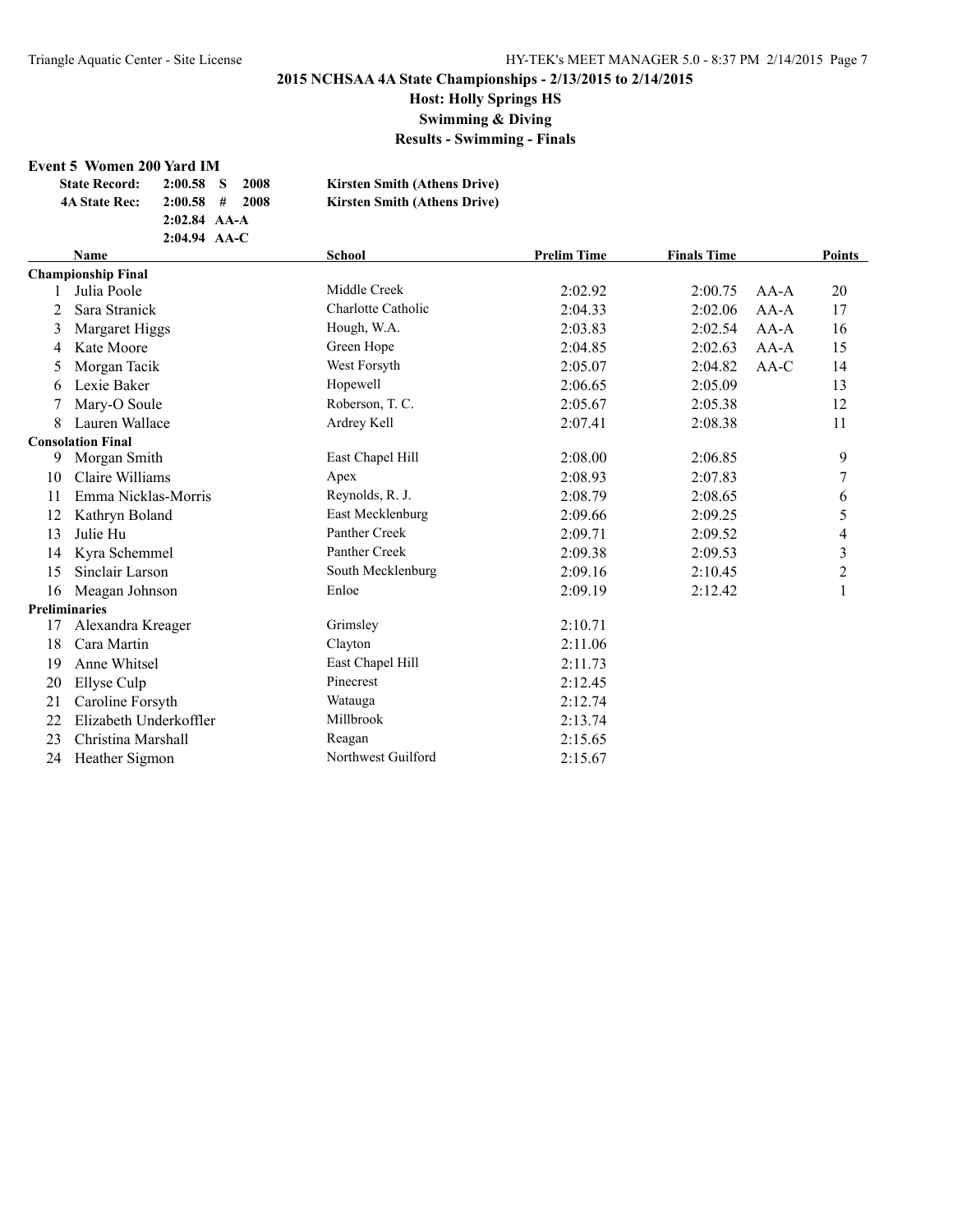# **Host: Holly Springs HS**

**Swimming & Diving**

**Results - Swimming - Finals**

#### **Event 6 Men 200 Yard IM**

| <b>State Record:</b> | $1:48.26$ S      | -2009 | Matt Houser (Rose, J. H.) |
|----------------------|------------------|-------|---------------------------|
| <b>4A State Rec:</b> | $1:48.26$ # 2009 |       | Matt Houser (Rose, J. H.) |
|                      | 1:50.73 $AA-A$   |       |                           |
|                      | $1:52.91$ AA-C   |       |                           |

|     | <b>Name</b>               | <b>School</b>      | <b>Prelim Time</b> | <b>Finals Time</b> |        | Points       |
|-----|---------------------------|--------------------|--------------------|--------------------|--------|--------------|
|     | <b>Championship Final</b> |                    |                    |                    |        |              |
|     | <b>Justin Ress</b>        | Cary               | 1:51.55            | 1:49.36            | $AA-A$ | 20           |
| 2   | Jackson Smith             | <b>Myers Park</b>  | 1:52.15            | 1:51.59            | $AA-C$ | 17           |
| 3   | Tosh Kawaguchi            | Cary               | 1:53.72            | 1:52.48            | $AA-C$ | 16           |
| 4   | Evan Heldman              | Hough, W.A.        | 1:54.14            | 1:52.87            | $AA-C$ | 15           |
| 5.  | <b>Brandon Keller</b>     | Olympic            | 1:54.10            | 1:54.37            |        | 14           |
| 6   | Jacob Rauch               | South Mecklenburg  | 1:55.26            | 1:55.35            |        | 13           |
|     | <b>Bryce Durling</b>      | Reagan             | 1:54.91            | 1:56.14            |        | 12           |
| --- | Brayden Lauffer           | Apex               | 1:54.22            | DQ                 |        |              |
|     | <b>Consolation Final</b>  |                    |                    |                    |        |              |
| 9   | George Vlahos             | West Forsyth       | 1:55.65            | 1:54.94            |        | 9            |
| 10  | Paul Neil                 | Reagan             | 1:57.46            | 1:55.27            |        | 7            |
| 11  | Jonathan Roach            | Green Hope         | 1:56.49            | 1:56.04            |        | 6            |
| 12  | Luke Johnson              | South Mecklenburg  | 1:56.77            | 1:57.21            |        | 5            |
| 13  | Daniel Li                 | Providence         | 1:57.86            | 1:57.27            |        | 4            |
| 14  | Stephen Lucht             | Sanderson          | 1:56.71            | 1:57.38            |        | 3            |
| 15  | Gavin McCulloch           | Green Hope         | 1:57.04            | 1:57.66            |        | $\mathbf{2}$ |
| 16  | Connor Griffin            | Charlotte Catholic | 1:58.34            | 1:58.47            |        | 1            |
|     | <b>Preliminaries</b>      |                    |                    |                    |        |              |
| 17  | Graham Cooper             | South Mecklenburg  | 1:59.39            |                    |        |              |
| 18  | Josh Rigsbee              | Riverside          | 1:59.64            |                    |        |              |
| 19  | William Rankin            | Mount Tabor        | 2:00.54            |                    |        |              |
| 20  | Justin Staab              | Millbrook          | 2:00.68            |                    |        |              |
| 21  | Jordan Mintz              | Middle Creek       | 2:01.14            |                    |        |              |
| 22  | Alex Bird                 | Jordan             | 2:01.60            |                    |        |              |
| 23  | <b>Brent Hoshall</b>      | Pinecrest          | 2:01.87            |                    |        |              |
| 24  | Cole Peterson             | Northwest Guilford | 2:02.29            |                    |        |              |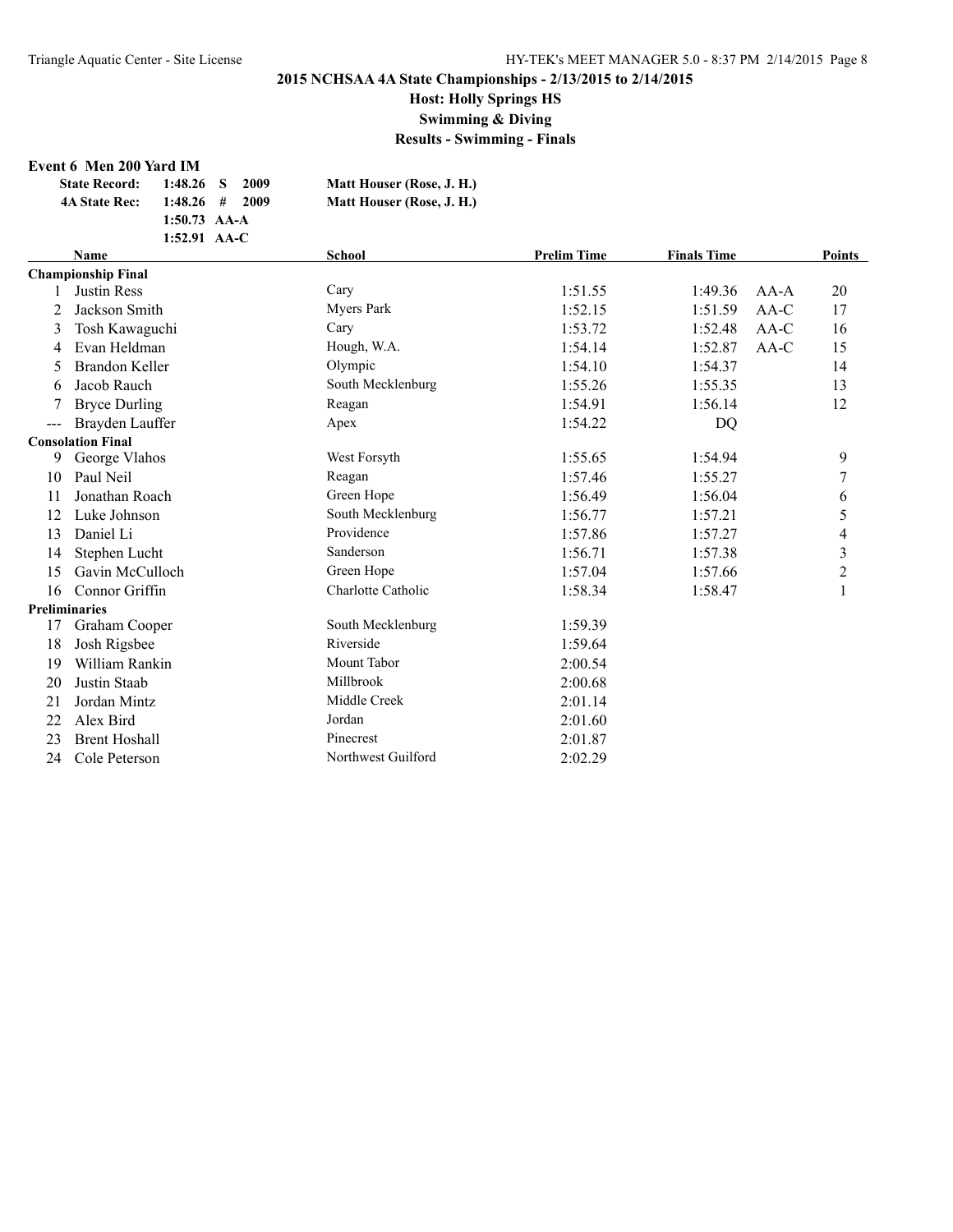## **Host: Holly Springs HS**

**Swimming & Diving**

**Results - Swimming - Finals**

#### **Event 7 Women 50 Yard Freestyle**

| <b>State Record:</b>      | 2014<br>22.88<br>- 8 | Nora McCullagh (Char Catholic)        |                    |                    |               |
|---------------------------|----------------------|---------------------------------------|--------------------|--------------------|---------------|
| <b>4A State Rec:</b>      | 2014<br>$22.88$ #    | <b>Nora McCullagh (Char Catholic)</b> |                    |                    |               |
|                           | $23.35 \text{AA-A}$  |                                       |                    |                    |               |
|                           | $23.75 \text{ AA-C}$ |                                       |                    |                    |               |
| Name                      |                      | School                                | <b>Prelim Time</b> | <b>Finals Time</b> | <b>Points</b> |
| <b>Championship Final</b> |                      |                                       |                    |                    |               |

|                      | <b>Championship Final</b> |                    |       |       |        |                |
|----------------------|---------------------------|--------------------|-------|-------|--------|----------------|
|                      | Nora McCullagh            | Charlotte Catholic | 23.40 | 22.93 | $AA-A$ | 20             |
| 2                    | Rachel Brown              | High Point Central | 23.40 | 23.06 | $AA-A$ | 17             |
| 3                    | Grace Countie             | Leesville Road     | 23.64 | 23.18 | $AA-A$ | 16             |
| 4                    | <b>Emily Allen</b>        | Hough, W.A.        | 23.70 | 23.23 | AA-A   | 15             |
| 5                    | Sophia Clayton-Luce       | Millbrook          | 23.97 | 23.74 | $AA-C$ | 14             |
| 6                    | Haley Bishop              | Panther Creek      | 23.69 | 23.87 |        | 13             |
|                      | Alyssa Arwood             | Roberson, T. C.    | 23.96 | 23.90 |        | 12             |
| 8                    | Emmie Barnhill            | Rose, J. H.        | 23.94 | 23.92 |        | 11             |
|                      | <b>Consolation Final</b>  |                    |       |       |        |                |
| *9                   | Caitlin Cockcroft         | Grimsley           | 24.03 | 24.02 |        | 8              |
| *9                   | Laurel Kiselis            | Northwest Guilford | 24.20 | 24.02 |        | 8              |
| 11                   | Christine Kerr            | Cary               | 24.08 | 24.49 |        | 6              |
| 12                   | Jenny Nusbaum             | Green Hope         | 24.46 | 24.50 |        | 5              |
| 13                   | Caroline Cottam           | High Point Central | 24.59 | 24.58 |        | 4              |
| 14                   | Heidi Lowe                | Hough, W.A.        | 24.67 | 24.59 |        | 3              |
| 15                   | Dominique Quintero        | Clayton            | 24.65 | 24.71 |        | $\overline{c}$ |
| 16                   | Maddy Gillman             | Lake Norman        | 24.72 | 25.03 |        |                |
| <b>Preliminaries</b> |                           |                    |       |       |        |                |
| 17                   | Abby Brosnan              | Charlotte Catholic | 24.75 |       |        |                |
| 18                   | Emma Wennborg             | Hopewell           | 24.83 |       |        |                |
| 19                   | Meredith McGill           | Ragsdale           | 24.90 |       |        |                |
| 20                   | Charlotte Hylinski        | <b>Myers Park</b>  | 25.03 |       |        |                |
| $*21$                | Christiana Cornea         | Green Hope         | 25.11 |       |        |                |
| $*21$                | Maria Stillson            | Davie County       | 25.11 |       |        |                |
| 23                   | Danielle Wood             | Davie County       | 25.14 |       |        |                |
| 24                   | Ali Bowlus                | Pinecrest          | 25.79 |       |        |                |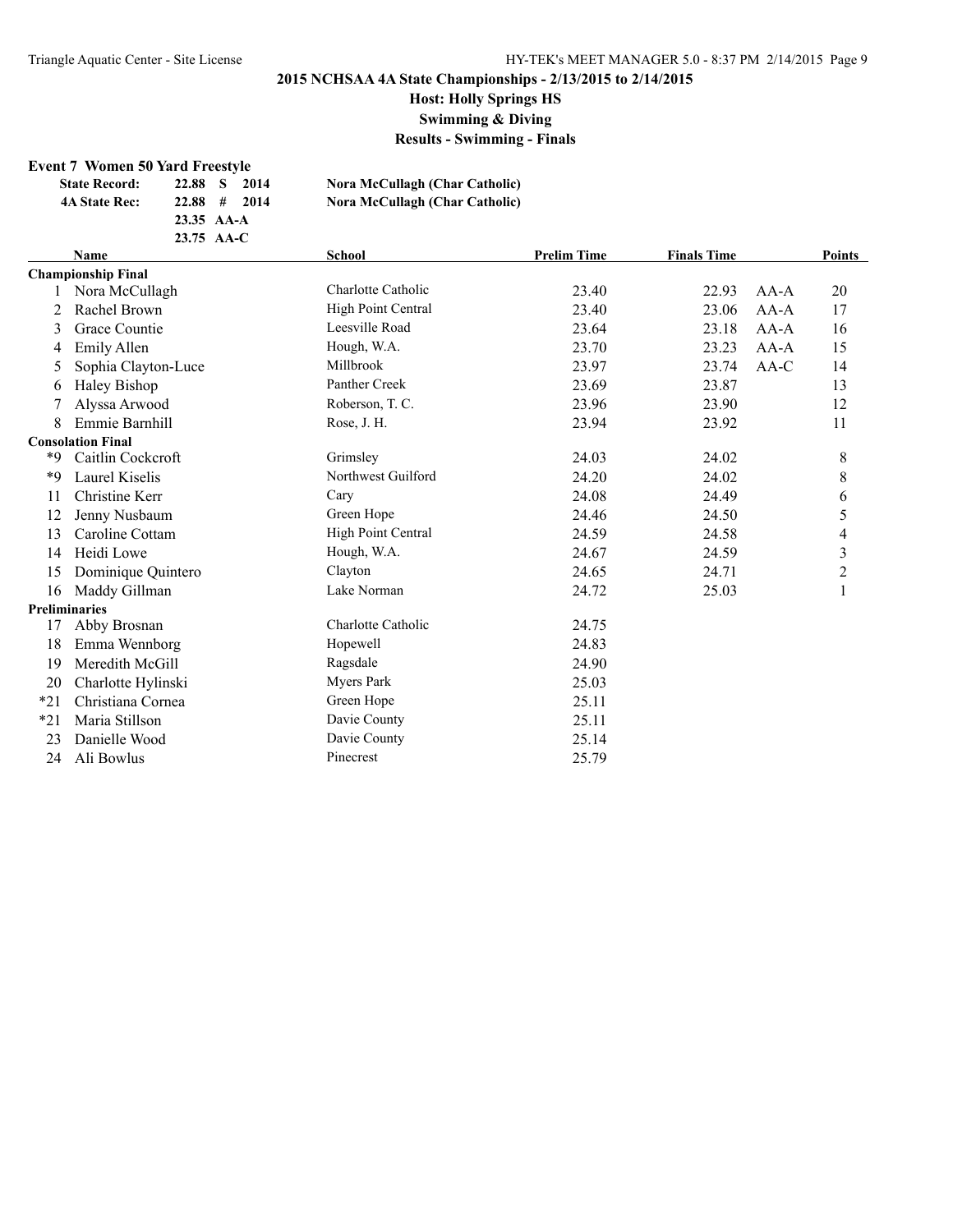**Host: Holly Springs HS**

**Swimming & Diving**

**Results - Swimming - Finals**

#### **Event 8 Men 50 Yard Freestyle**

| <b>State Record:</b> | 20.44 S<br>1990 | <b>Chris Compton (T.W. Andrews)</b> |
|----------------------|-----------------|-------------------------------------|
| <b>4A State Rec:</b> | $20.49$ # 2013  | <b>Kyle Darmody (Providence)</b>    |
|                      | $20.79$ AA-A    |                                     |
|                      | $21.09$ AA-C    |                                     |

|       | Name                      | <b>School</b>     | <b>Prelim Time</b> | <b>Finals Time</b> |        | Points                  |
|-------|---------------------------|-------------------|--------------------|--------------------|--------|-------------------------|
|       | <b>Championship Final</b> |                   |                    |                    |        |                         |
|       | Henry McGugan             | Ragsdale          | 21.22              | 21.00              | $AA-C$ | 20                      |
| 2     | Connor Long               | Ardrey Kell       | 21.23              | 21.10              |        | 17                      |
| 3     | Graham Weaver             | South Mecklenburg | 21.35              | 21.25              |        | 16                      |
| 4     | Alexander Carson          | Green Hope        | 21.26              | 21.29              |        | 15                      |
| 5     | Kelly Barnhill            | Rose, J. H.       | 21.59              | 21.34              |        | 14                      |
| 6     | Matthew Regan             | Reagan            | 21.54              | 21.54              |        | 13                      |
|       | Jon Suits                 | Sanderson         | 21.76              | 21.75              |        | 12                      |
| 8     | Logan Dail                | Cape Fear         | 21.76              | 22.02              |        | 11                      |
|       | <b>Consolation Final</b>  |                   |                    |                    |        |                         |
| 9     | Jake Ennis                | Ragsdale          | 22.18              | 21.67              |        | 9                       |
| 10    | Seth Maslowski            | Green Hope        | 21.83              | 21.72              |        | 7                       |
| 11    | Chase Millar              | Cary              | 21.85              | 21.94              |        | 6                       |
| 12    | <b>Tucker Burhans</b>     | West Forsyth      | 22.22              | 21.99              |        | 5                       |
| 13    | Clay Boneham              | Leesville Road    | 22.31              | 22.03              |        | 4                       |
| 14    | Mark Greife               | Myers Park        | 21.99              | 22.11              |        | $\overline{\mathbf{3}}$ |
| 15    | William Countie           | Leesville Road    | 22.22              | 22.21              |        | $\overline{c}$          |
| 16    | Noah Medwin               | Reagan            | 22.27              | 22.42              |        | 1                       |
|       | <b>Preliminaries</b>      |                   |                    |                    |        |                         |
| 17    | Caleb Totten              | Apex              | J22.31             |                    |        |                         |
| 18    | Alexander McMurry         | Hough, W.A.       | 22.40              |                    |        |                         |
| $*19$ | Joseph Durham             | Reynolds, R. J.   | 22.52              |                    |        |                         |
| *19   | <b>Austin Hill</b>        | Lake Norman       | 22.52              |                    |        |                         |
| 21    | Jeffery Manchester        | Hough, W.A.       | 22.62              |                    |        |                         |
| $*22$ | John Matysek              | Hough, W.A.       | 22.77              |                    |        |                         |
| $*22$ | Travis Rogers             | Robinson, J. M.   | 22.77              |                    |        |                         |
| 24    | Sam Martin                | North Davidson    | 22.93              |                    |        |                         |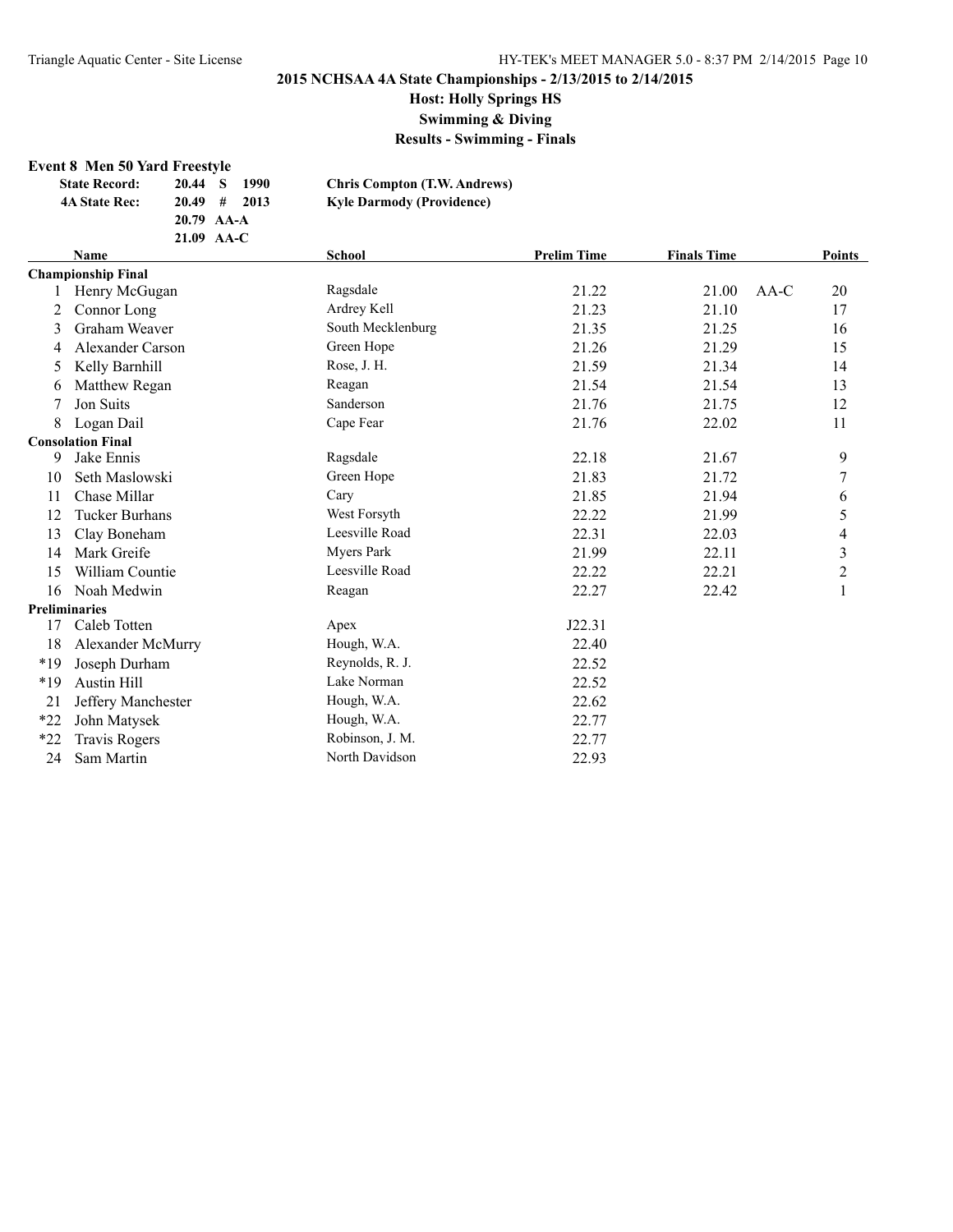**Host: Holly Springs HS**

**Swimming & Diving**

**Results - Swimming - Finals**

## **Event 9 Women 1 mtr Diving**

|    | <b>State Record:</b><br>507.55<br>2015<br>S | Kristen Hayden (Panther Creek) |                     |                |
|----|---------------------------------------------|--------------------------------|---------------------|----------------|
|    | 2015<br><b>4A State Rec:</b><br>507.55<br># | Kristen Hayden (Panther Creek) |                     |                |
|    | <b>Name</b>                                 | <b>School</b>                  | <b>Finals Score</b> | Points         |
|    | Kristen Hayden                              | Panther Creek                  | $507.55\#$          | 20             |
| 2  | Jocelyn Porter                              | Hough, W.A.                    | 479.45              | 17             |
| 3  | Alyssa Wang                                 | East Chapel Hill               | 433.10              | 16             |
| 4  | Hope Byrum                                  | Providence                     | 418.35              | 15             |
| 5  | Monika Ronk                                 | Leesville Road                 | 393.85              | 14             |
| 6  | Kaitryana Leinbach                          | Charlotte Catholic             | 390.55              | 13             |
|    | Katelyn Abernathy                           | Hough, W.A.                    | 384.90              | 12             |
| 8  | Natalie Brown                               | South Mecklenburg              | 367.60              | 11             |
| 9  | Lindsay Miller                              | South Mecklenburg              | 320.40              | 9              |
| 10 | Caroline Guice                              | Hough, W.A.                    | 316.50              | 7              |
| 11 | <b>Emily Andsanger</b>                      | Charlotte Catholic             | 315.45              | 6              |
| 12 | Lindsey Ruderman                            | Jordan                         | 312.05              | 5              |
| 13 | Rebecca Shell                               | Page                           | 292.75              | 4              |
| 14 | Maya Sokoletsky                             | East Chapel Hill               | 292.00              | 3              |
| 15 | Kathryn Coldanato                           | Page                           | 291.50              | $\overline{c}$ |
| 16 | Mackenzie Michael                           | Green Hope                     | 275.45              |                |
| 17 | Megan Gale                                  | Sanderson                      | 193.35              |                |
| 18 | <b>Brigita Burgess</b>                      | Grimsley                       | 190.40              |                |
| 19 | <b>Macy Powers</b>                          | Rose, J. H.                    | 183.00              |                |
| 20 | <b>Madison Powers</b>                       | Rose, J. H.                    | 176.65              |                |
| 21 | Ashley Cram                                 | Page                           | 111.85              |                |
| 22 | Priya Kamath                                | Green Hope                     | 111.70              |                |
| 23 | Kylie Jones                                 | Southwest Guilford             | 107.50              |                |
| 24 | Anna Ward                                   | Green Hope                     | 80.70               |                |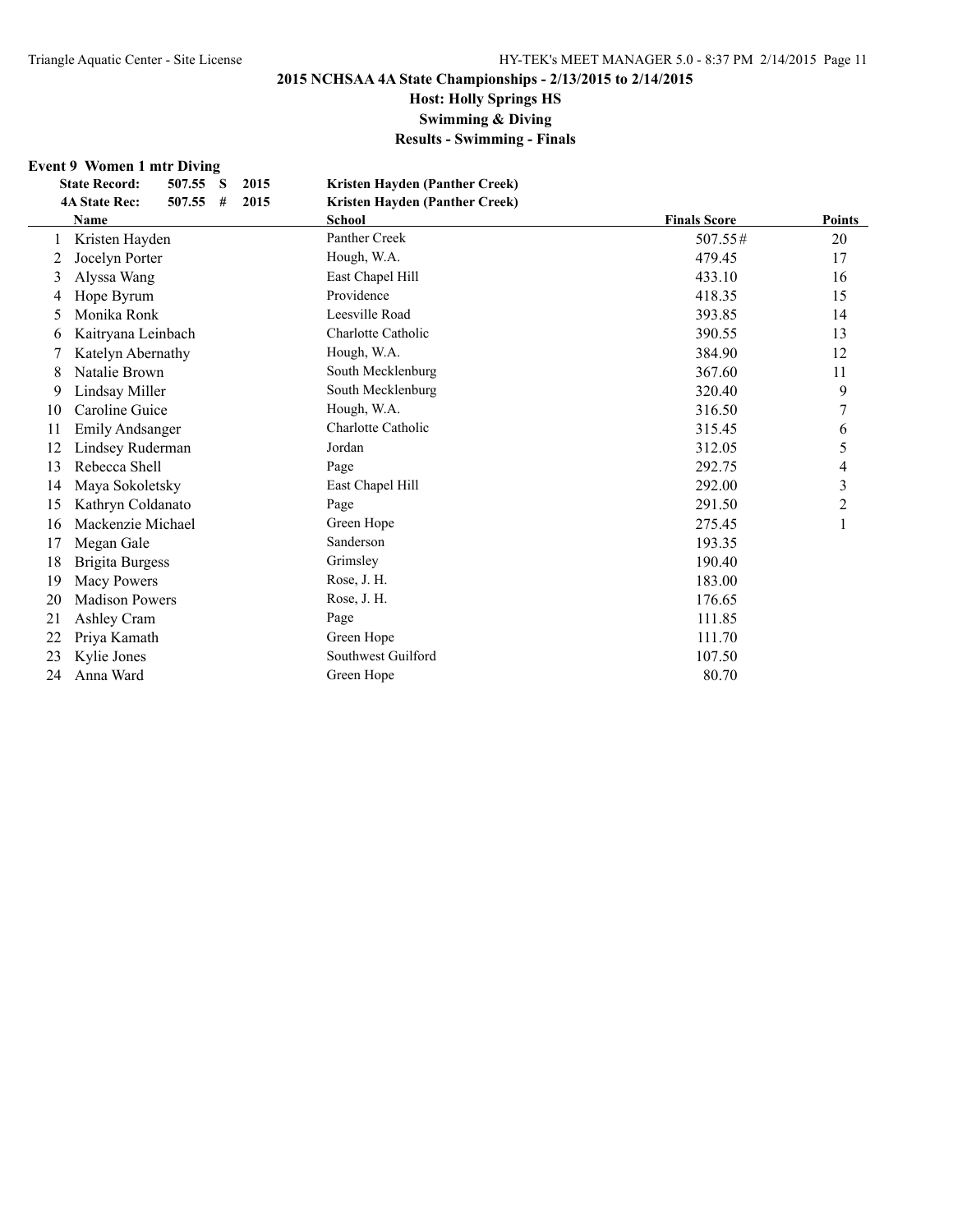# **Host: Holly Springs HS**

**Swimming & Diving**

**Results - Swimming - Finals**

#### **Event 10 Men 1 mtr Diving**

|    | 637.30<br><b>State Record:</b><br>S<br>2008 | <b>Nick McCroy(East Chapel Hill)</b> |                     |                |
|----|---------------------------------------------|--------------------------------------|---------------------|----------------|
|    | <b>4A State Rec:</b><br>637.30<br>2008<br># | Nick McCroy(East Chapel Hill)        |                     |                |
|    | <b>Name</b>                                 | <b>School</b>                        | <b>Finals Score</b> | <b>Points</b>  |
|    | Connor Callahan                             | Panther Creek                        | 533.05              | 20             |
| 2  | Aaron Daniels-Freeman                       | Riverside                            | 521.50              | 17             |
| 3  | Quinlan DeVal                               | Middle Creek                         | 517.95              | 16             |
| 4  | Andrew Capobianco                           | <b>Holly Springs</b>                 | 511.35              | 15             |
| 5  | <b>Connor Slater</b>                        | Green Hope                           | 480.20              | 14             |
| 6  | Holt Gray                                   | Broughton                            | 465.90              | 13             |
|    | James Brady                                 | East Chapel Hill                     | 460.05              | 12             |
| 8  | Logan Andrews                               | Hough, W.A.                          | 456.25              | 11             |
| 9  | Seth Coley                                  | Apex                                 | 433.15              | 9              |
| 10 | Dylan Johnson                               | Sanderson                            | 387.65              | 7              |
| 11 | Andrew Breedlove                            | Riverside                            | 315.50              | 6              |
| 12 | <b>Grant Tinsley Little</b>                 | Millbrook                            | 296.50              | 5              |
| 13 | Sam Pierlott                                | Ardrey Kell                          | 295.15              | 4              |
| 14 | Seamus Beecher                              | Ardrey Kell                          | 290.95              | 3              |
| 15 | Gordon White                                | Providence                           | 290.45              | $\overline{c}$ |
| 16 | Alaric Spencer                              | Ardrey Kell                          | 228.45              |                |
| 17 | Alex Holden                                 | Page                                 | 171.35              |                |
| 18 | Branden Hager                               | Grimsley                             | 169.95              |                |
| 19 | Jack Stephens                               | Page                                 | 152.50              |                |
| 20 | Justin Ernsberger                           | South Mecklenburg                    | 147.25              |                |
| 21 | Adam Turner                                 | Hough, W.A.                          | 105.80              |                |
| 22 | Ian Jones                                   | Page                                 | 105.45              |                |
| 23 | Zach Poore                                  | South Mecklenburg                    | 102.75              |                |
| 24 | <b>Connor Oaster</b>                        | Grimsley                             | 97.70               |                |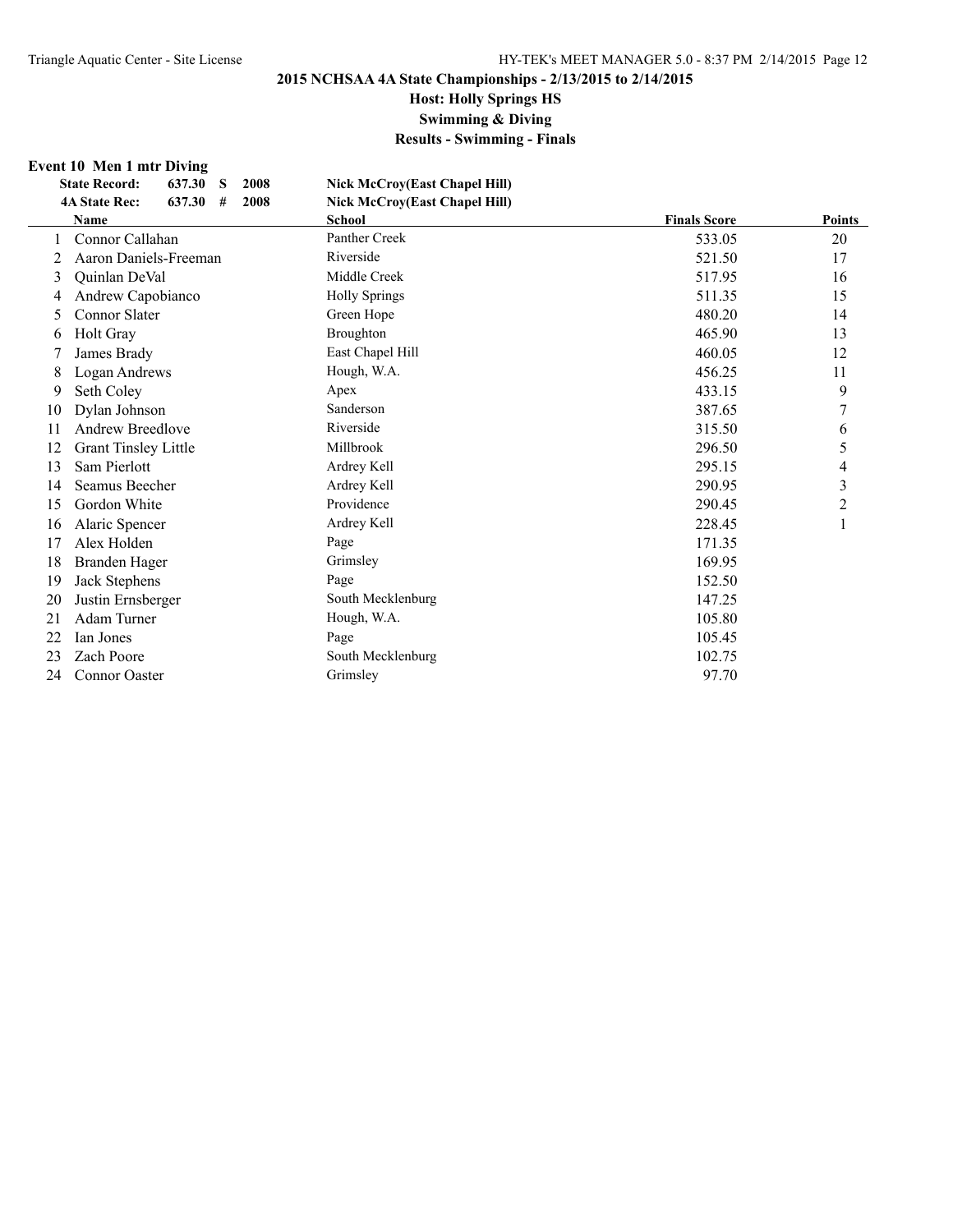**Host: Holly Springs HS**

**Swimming & Diving**

**Results - Swimming - Finals**

#### **Event 11 Women 100 Yard Butterfly**

| <b>State Record:</b> | 53.72 S<br>2014 | Alyssa Marsh (Pine Lake Prep)      |
|----------------------|-----------------|------------------------------------|
| <b>4A State Rec:</b> | $54.47$ # 2014  | H Merritt(WH) & E Welshofer $(CC)$ |
|                      | 55.02 AA-A      |                                    |
|                      | 56.12 AA-C      |                                    |

|      | School<br><b>Finals Time</b><br><b>Prelim Time</b><br><b>Name</b> |                    |       | Points |        |                         |
|------|-------------------------------------------------------------------|--------------------|-------|--------|--------|-------------------------|
|      | <b>Championship Final</b>                                         |                    |       |        |        |                         |
|      | Mary-O Soule                                                      | Roberson, T. C.    | 56.22 | 55.73  | $AA-C$ | 20                      |
| 2    | Carolyn Kammeyer                                                  | Ardrey Kell        | 56.84 | 55.91  | AA-C   | 17                      |
| $*3$ | Julia Menkhaus                                                    | Charlotte Catholic | 56.42 | 55.93  | AA-C   | 15.50                   |
| $*3$ | Haley Bishop                                                      | Panther Creek      | 56.32 | 55.93  | AA-C   | 15.50                   |
| 5    | Corinne Martin                                                    | Northwest Guilford | 56.66 | 56.05  | $AA-C$ | 14                      |
| 6    | Catherine Maxey                                                   | Providence         | 56.89 | 56.19  |        | 13                      |
| 7    | Sarah Newell                                                      | Grimsley           | 57.32 | 56.84  |        | 12                      |
| 8    | Meghan Joram                                                      | West Forsyth       | 57.02 | 56.90  |        | 11                      |
|      | <b>Consolation Final</b>                                          |                    |       |        |        |                         |
| 9    | Maggie Farrell                                                    | Page               | 58.07 | 57.05  |        | 9                       |
| 10   | Lexie Baker                                                       | Hopewell           | 57.51 | 57.39  |        | 7                       |
| 11   | <b>Charlotte Watts</b>                                            | Middle Creek       | 57.70 | 57.49  |        | 6                       |
| 12   | Morgan Smith                                                      | East Chapel Hill   | 57.96 | 57.85  |        | 5                       |
| 13   | Anna Newnam                                                       | Roberson, T. C.    | 58.20 | 58.31  |        | 4                       |
| 14   | Meagan Johnson                                                    | Enloe              | 58.09 | 58.51  |        | $\overline{\mathbf{3}}$ |
| 15   | Charlotte Hylinski                                                | Myers Park         | 58.28 | 58.55  |        | $\overline{2}$          |
| 16   | Lucy Pearce                                                       | Page               | 58.15 | 59.01  |        | 1                       |
|      | <b>Preliminaries</b>                                              |                    |       |        |        |                         |
| 17   | Rebecca Ssengonzi                                                 | Green Hope         | 58.35 |        |        |                         |
| 18   | Elena Adcock                                                      | Cary               | 58.55 |        |        |                         |
| 19   | Kyra Schemmel                                                     | Panther Creek      | 58.85 |        |        |                         |
| 20   | Lily Morrell                                                      | Enloe              | 58.96 |        |        |                         |
| 21   | Sarah Russell                                                     | Sanderson          | 59.09 |        |        |                         |
| 22   | Celia Marzinsky                                                   | East Chapel Hill   | 59.12 |        |        |                         |
| 23   | Annabelle Carr                                                    | Myers Park         | 59.38 |        |        |                         |
| 24   | Anne Whitsel                                                      | East Chapel Hill   | 59.43 |        |        |                         |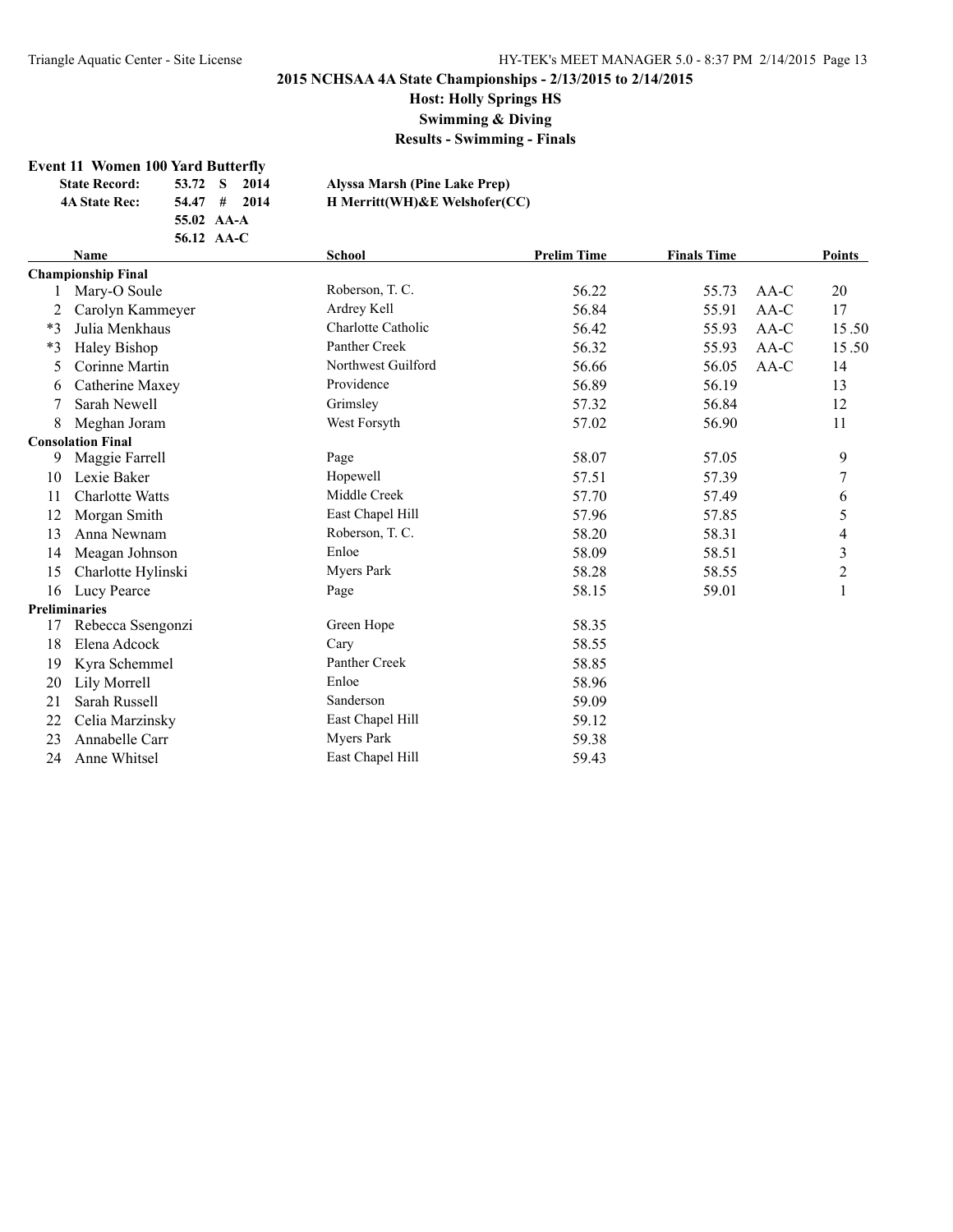**Host: Holly Springs HS**

**Swimming & Diving**

**Results - Swimming - Finals**

#### **Event 12 Men 100 Yard Butterfly**

| <b>State Record:</b> | 47.33 S       | 2006  | <b>Ricky Berens (S Mecklenburg)</b> |
|----------------------|---------------|-------|-------------------------------------|
| <b>4A State Rec:</b> | $47.33 \pm 1$ | -2006 | <b>Ricky Berens (S Mecklenburg)</b> |
|                      | 49.51 AA-A    |       |                                     |
|                      | 50.49 AA-C    |       |                                     |

|    | <b>Name</b>               | <b>School</b>       | <b>Prelim Time</b><br><b>Finals Time</b> |       | <b>Points</b> |                         |
|----|---------------------------|---------------------|------------------------------------------|-------|---------------|-------------------------|
|    | <b>Championship Final</b> |                     |                                          |       |               |                         |
|    | Jackson Smith             | Myers Park          | 50.19                                    | 49.63 | $AA-C$        | 20                      |
| 2  | Connor Long               | Ardrey Kell         | 50.48                                    | 49.99 | AA-C          | 17                      |
| 3  | <b>Jared Martin</b>       | Page                | 50.61                                    | 50.15 | $AA-C$        | 16                      |
| 4  | Clay Hering               | Page                | 50.92                                    | 51.08 |               | 15                      |
| 5  | Matthew Regan             | Reagan              | 51.51                                    | 51.27 |               | 14                      |
| 6  | Tyler Silver              | <b>Athens Drive</b> | 51.36                                    | 51.38 |               | 13                      |
|    | <b>Bradley Downs</b>      | Conley, D. H.       | 51.90                                    | 51.51 |               | 12                      |
| 8  | Jack Eudy                 | Ardrey Kell         | 51.21                                    | 52.35 |               | 11                      |
|    | <b>Consolation Final</b>  |                     |                                          |       |               |                         |
| 9  | John Healy                | Green Hope          | 52.07                                    | 51.99 |               | 9                       |
| 10 | Zach Brown                | <b>Athens Drive</b> | 52.95                                    | 52.02 |               | 7                       |
| 11 | Evan Heldman              | Hough, W.A.         | 52.45                                    | 52.04 |               | 6                       |
| 12 | Henry Hollinshead         | Green Hope          | 52.51                                    | 52.11 |               | 5                       |
| 13 | Jimbo Short               | Hoggard             | 52.12                                    | 52.17 |               | 4                       |
| 14 | Hunter Pigg               | Millbrook           | 52.34                                    | 52.69 |               | $\overline{\mathbf{3}}$ |
| 15 | Garrett Troxler           | Cary                | 52.31                                    | 53.03 |               | $\overline{c}$          |
| 16 | <b>Grant Murchison</b>    | Ardrey Kell         | 52.32                                    | 53.47 |               | $\mathbf{1}$            |
|    | <b>Preliminaries</b>      |                     |                                          |       |               |                         |
| 17 | Joseph Durham             | Reynolds, R. J.     | 53.12                                    |       |               |                         |
| 18 | Connor Rammacher          | Hough, W.A.         | 53.19                                    |       |               |                         |
| 19 | Ben Barden                | Southwest Guilford  | 53.26                                    |       |               |                         |
| 20 | Richard Keller            | Olympic             | 53.34                                    |       |               |                         |
| 21 | Andre Richardson          | Southeast Guilford  | 53.42                                    |       |               |                         |
| 22 | Alex Bird                 | Jordan              | 53.61                                    |       |               |                         |
| 23 | Jacob Sink                | Davie County        | 53.86                                    |       |               |                         |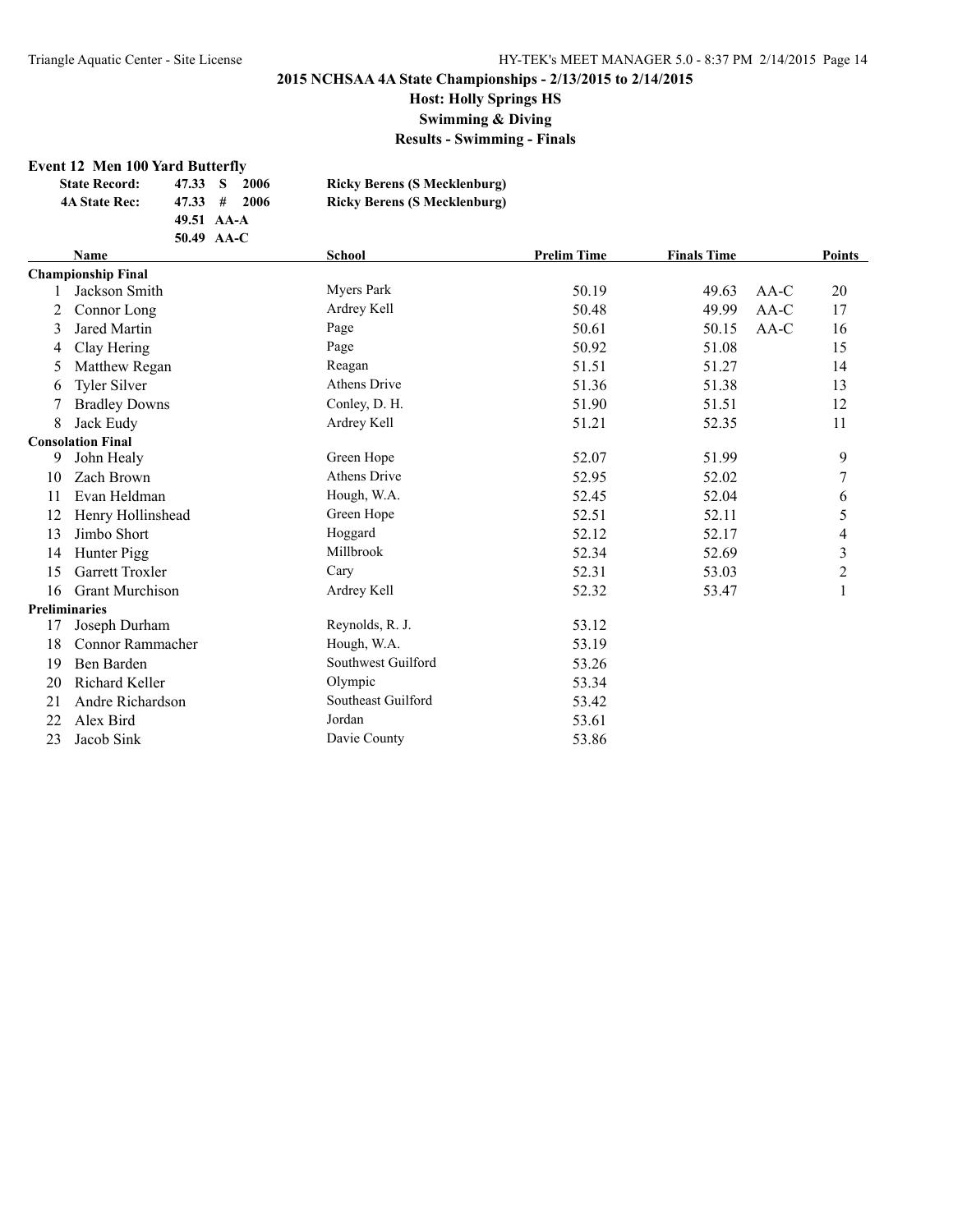**Host: Holly Springs HS**

**Swimming & Diving**

**Results - Swimming - Finals**

#### **Event 13 Women 100 Yard Freestyle**

| <b>State Record:</b> | 49.68 S<br>2014       | Emily Allen (Hough, W.A.) |
|----------------------|-----------------------|---------------------------|
| <b>4A State Rec:</b> | $49.68 \pm 1$<br>2014 | Emily Allen (Hough, W.A.) |
|                      | 50.68 AA-A            |                           |
|                      | 51.51 AA-C            |                           |

|    | <b>School</b><br><b>Name</b> |                      | <b>Prelim Time</b> | <b>Finals Time</b> |        | <b>Points</b>           |
|----|------------------------------|----------------------|--------------------|--------------------|--------|-------------------------|
|    | <b>Championship Final</b>    |                      |                    |                    |        |                         |
|    | Emily Allen                  | Hough, W.A.          | 51.50              | 49.85              | $AA-A$ | 20                      |
|    | Rachel Brown                 | High Point Central   | 51.87              | 50.02              | $AA-A$ | 17                      |
| 3  | Ally Warnimont               | West Forsyth         | 51.86              | 51.51              | AA-C   | 16                      |
| 4  | Kelsey Lawton                | <b>Holly Springs</b> | 51.87              | 51.59              |        | 15                      |
| 5. | Emmie Barnhill               | Rose, J. H.          | 51.95              | 51.85              |        | 14                      |
| 6  | Christine Kerr               | Cary                 | 52.12              | 51.96              |        | 13                      |
|    | Sophia Clayton-Luce          | Millbrook            | 52.30              | 52.21              |        | 12                      |
| 8  | Elizabeth Ritger             | Providence           | 52.39              | 52.85              |        | 11                      |
|    | <b>Consolation Final</b>     |                      |                    |                    |        |                         |
| 9  | Laurel Kiselis               | Northwest Guilford   | 52.70              | 52.01              |        | 9                       |
| 10 | Emily Schoonhagen            | Grimsley             | 53.09              | 52.99              |        | 7                       |
| 11 | Samantha Medlin              | Green Hope           | 53.30              | 53.14              |        | 6                       |
| 12 | Abby Brosnan                 | Charlotte Catholic   | 54.00              | 53.15              |        | 5                       |
| 13 | Dominique Quintero           | Clayton              | 53.35              | 53.19              |        | 4                       |
| 14 | Meredith McGill              | Ragsdale             | 53.89              | 53.88              |        | $\overline{\mathbf{3}}$ |
| 15 | Lindsey Mahn                 | Charlotte Catholic   | 53.92              | 54.21              |        | $\overline{c}$          |
| 16 | Caroline Knowles             | Heritage             | 53.85              | 54.28              |        | 1                       |
|    | <b>Preliminaries</b>         |                      |                    |                    |        |                         |
| 17 | Danielle Wood                | Davie County         | 54.01              |                    |        |                         |
| 18 | Kathryn Godlewski            | Apex                 | 54.04              |                    |        |                         |
| 19 | Ashton Brown                 | Robinson, J. M.      | 54.44              |                    |        |                         |
| 20 | Maddy Gillman                | Lake Norman          | 54.70              |                    |        |                         |
| 21 | Mackenzie Westaway           | Hough, W.A.          | 55.19              |                    |        |                         |
| 22 | Turner Bobbitt               | Myers Park           | 55.44              |                    |        |                         |
| 23 | Katie Salisbury              | Reagan               | 56.21              |                    |        |                         |
| 24 | Ali Bowlus                   | Pinecrest            | 56.65              |                    |        |                         |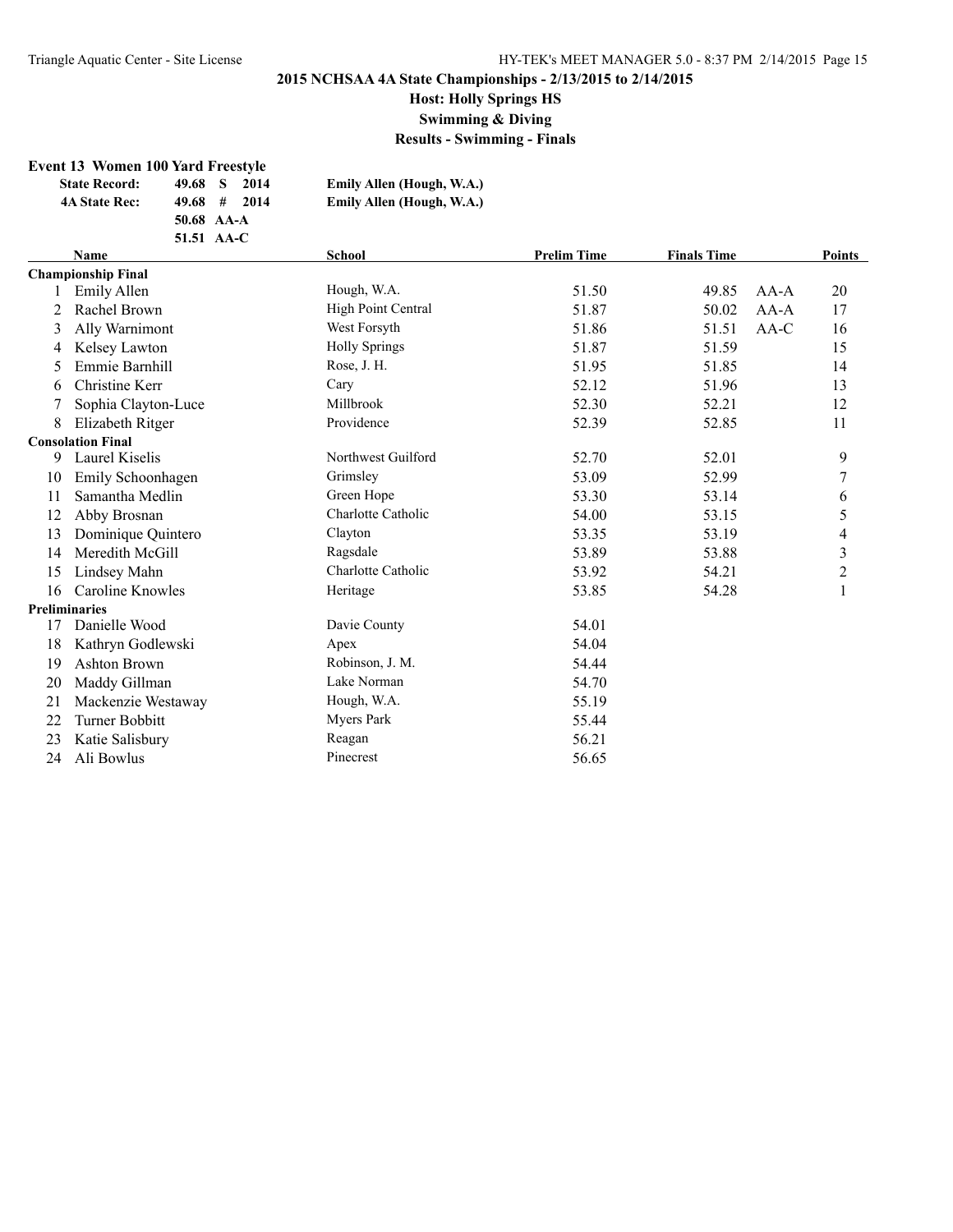**Host: Holly Springs HS**

**Swimming & Diving**

**Results - Swimming - Finals**

#### **Event 14 Men 100 Yard Freestyle**

| <b>State Record:</b> | 44.86 S | 2014                | <b>Colin Ellington</b> (Holly Springs) |
|----------------------|---------|---------------------|----------------------------------------|
| <b>4A State Rec:</b> |         | $44.86 \pm 2014$    | <b>Colin Ellington</b> (Holly Springs) |
|                      |         | $45.40 \text{AA-A}$ |                                        |
|                      |         | 46.08 AA-C          |                                        |

|       | <b>Name</b>               | <b>School</b>      | <b>Prelim Time</b> | <b>Finals Time</b> |        | <b>Points</b>           |
|-------|---------------------------|--------------------|--------------------|--------------------|--------|-------------------------|
|       | <b>Championship Final</b> |                    |                    |                    |        |                         |
|       | <b>Alexander Carson</b>   | Green Hope         | 45.72              | 45.54              | $AA-C$ | 20                      |
| 2     | Michael Wohl              | East Chapel Hill   | 46.40              | 46.24              |        | 17                      |
| 3     | Graham Weaver             | South Mecklenburg  | 46.61              | 46.44              |        | 16                      |
| 4     | Henry McGugan             | Ragsdale           | 47.78              | 47.10              |        | 15                      |
| 5     | <b>Bryce Durling</b>      | Reagan             | 46.93              | 47.30              |        | 14                      |
| 6     | Kelly Barnhill            | Rose, J. H.        | 47.99              | 47.79              |        | 13                      |
| 7     | Seth Maslowski            | Green Hope         | 47.97              | 47.91              |        | 12                      |
| 8     | Jon Suits                 | Sanderson          | 47.96              | 48.56              |        | 11                      |
|       | <b>Consolation Final</b>  |                    |                    |                    |        |                         |
| 9     | Graham Hertweck           | Grimsley           | 48.21              | 48.05              |        | 9                       |
| 10    | Nick Sinopoli             | Davie County       | 48.04              | 48.11              |        | 7                       |
| 11    | Nathan Fold               | Providence         | 48.81              | 48.30              |        | 6                       |
| 12    | Kellen Stillman           | South Mecklenburg  | 48.20              | 48.54              |        | 5                       |
| 13    | Nick Spina                | Ardrey Kell        | 49.03              | 48.61              |        | 4                       |
| 14    | Graham Spieler            | Reagan             | 48.65              | 48.91              |        | 3                       |
| 15    | John Matysek              | Hough, W.A.        | 48.87              | 49.06              |        | $\overline{\mathbf{c}}$ |
| 16    | Caleb Totten              | Apex               | 48.40              | 49.33              |        | 1                       |
|       | <b>Preliminaries</b>      |                    |                    |                    |        |                         |
| 17    | Coleman Manchester        | Hough, W.A.        | 49.10              |                    |        |                         |
| 18    | Jack Messenger            | Broughton          | 49.27              |                    |        |                         |
| 19    | Gilberto Cruz             | Northwest Guilford | 49.34              |                    |        |                         |
| 20    | Jimbo Short               | Hoggard            | 50.16              |                    |        |                         |
| 21    | Sam Dale                  | Southwest Guilford | 50.54              |                    |        |                         |
| 22    | Daniel Sanchez            | Brown, A. L.       | 50.98              |                    |        |                         |
| 23    | Jeffery Manchester        | Hough, W.A.        | 51.57              |                    |        |                         |
| $---$ | Christopher Kohut         | Millbrook          | DQ                 |                    |        |                         |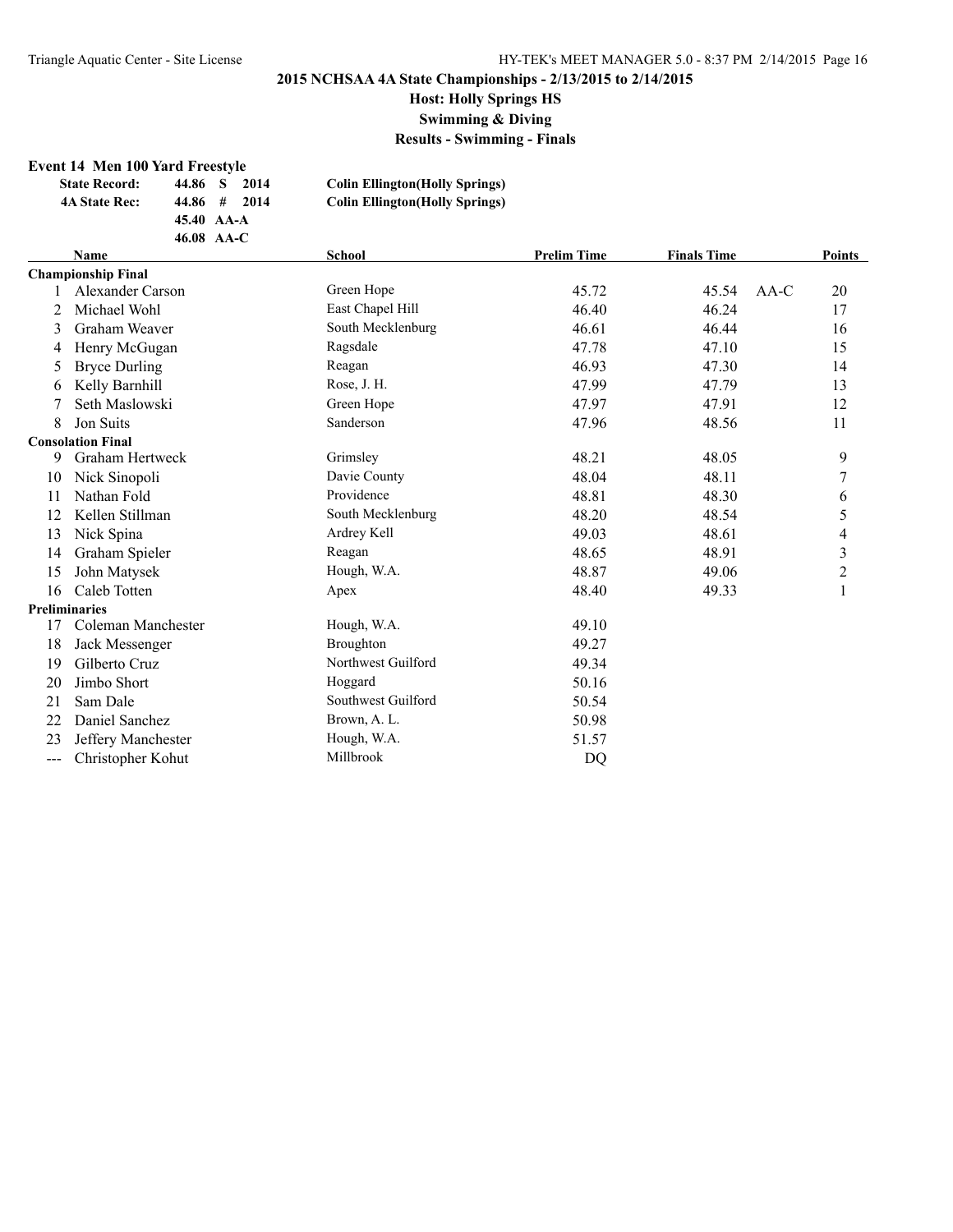## **Host: Holly Springs HS**

**Swimming & Diving**

**Results - Swimming - Finals**

#### **Event 15 Women 500 Yard Freestyle**

| <b>State Record:</b> | 4:40.98 S 2014   |  | <b>Hannah Moore (Green Hope)</b> |
|----------------------|------------------|--|----------------------------------|
| <b>4A State Rec:</b> | $4:40.98$ # 2014 |  | <b>Hannah Moore (Green Hope)</b> |
|                      | 4:52.32 $AA-A$   |  |                                  |
|                      | 4:57.64 $AA-C$   |  |                                  |

|    | Name                | <b>School</b>        | <b>Finals Time</b> |        | <b>Points</b>  |
|----|---------------------|----------------------|--------------------|--------|----------------|
|    | Rebecca Postoll     | Charlotte Catholic   | 4:47.02            | AA-A   | 20             |
| 2  | Erika Brown         | Hough, W.A.          | 4:51.63            | $AA-A$ | 17             |
| 3  | Sarah Giamber       | Middle Creek         | 4:53.82            | AA-C   | 16             |
| 4  | Morgan Tacik        | West Forsyth         | 4:54.59            | AA-C   | 15             |
| 5  | Ana Pozder          | <b>Holly Springs</b> | 4:54.95            | $AA-C$ | 14             |
| 6  | Erin McCullagh      | Charlotte Catholic   | 4:58.39            |        | 13             |
|    | Sophie Perez        | East Chapel Hill     | 4:59.36            |        | 12             |
| 8  | Alexandra Kreager   | Grimsley             | 4:59.45            |        | 11             |
| 9  | Meghan Joram        | West Forsyth         | 4:59.84            |        | 9              |
| 10 | Ashlyn Butkowski    | Apex                 | 5:02.03            |        | 7              |
| 11 | Kristie Darmody     | Providence           | 5:02.09            |        | 6              |
| 12 | Camille Long        | Roberson, T. C.      | 5:03.60            |        | 5              |
| 13 | Hannah Day          | Apex                 | 5:04.79            |        | 4              |
| 14 | Alexis Vetrano      | Leesville Road       | 5:05.51            |        | $\mathfrak{Z}$ |
| 15 | Lauren Soleo        | Panther Creek        | 5:08.93            |        | $\overline{2}$ |
| 16 | Sinclair Larson     | South Mecklenburg    | 5:10.08            |        |                |
| 17 | Ashley Brodnick     | Leesville Road       | 5:12.02            |        |                |
| 18 | Sadie Schumann      | Jordan               | 5:13.89            |        |                |
| 19 | Karley Devine       | South Mecklenburg    | 5:15.78            |        |                |
| 20 | Cara Martin         | Clayton              | 5:16.33            |        |                |
| 21 | Sarah Joram         | West Forsyth         | 5:16.94            |        |                |
| 22 | <b>Emily Benson</b> | Ardrey Kell          | 5:17.11            |        |                |
| 23 | Madison Bencini     | High Point Central   | 5:17.22            |        |                |
| 24 | Rachel McCrary      | Mount Tabor          | 5:21.96            |        |                |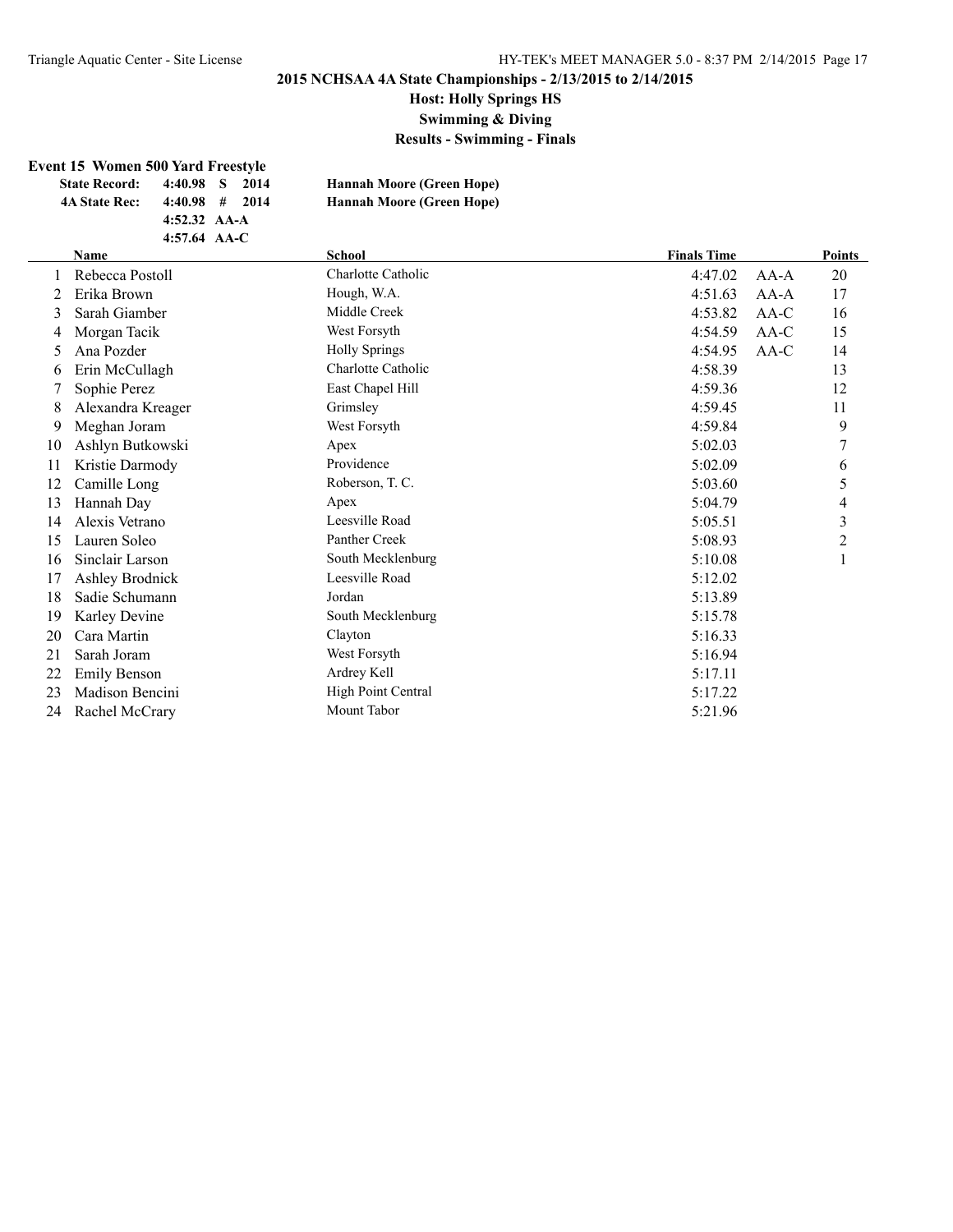# **Host: Holly Springs HS**

**Swimming & Diving**

**Results - Swimming - Finals**

#### **Event 16 Men 500 Yard Freestyle**

| <b>State Record:</b> | 4:25.52 S      | -2006                        | <b>Charlie Houchin (Enloe)</b> |
|----------------------|----------------|------------------------------|--------------------------------|
| <b>4A State Rec:</b> |                | $4:25.52 \quad # \quad 2006$ | <b>Charlie Houchin (Enloe)</b> |
|                      | 4:30.05 $AA-A$ |                              |                                |
|                      | 4:35.06 $AA-C$ |                              |                                |

|              | Name                  | <b>School</b>     | <b>Finals Time</b> |        | <b>Points</b>  |
|--------------|-----------------------|-------------------|--------------------|--------|----------------|
| $\mathbf{I}$ | <b>Justin Ress</b>    | Cary              | 4:29.08            | $AA-A$ | 20             |
| 2            | Trey Poff             | Hough, W.A.       | 4:30.47            | $AA-C$ | 17             |
| 3            | Colter Carman         | <b>Broughton</b>  | 4:33.33            | $AA-C$ | 16             |
| 4            | Nathan Murray         | South Mecklenburg | 4:34.27            | $AA-C$ | 15             |
| 5            | Daniel Li             | Providence        | 4:37.15            |        | 14             |
| 6            | Jamison Hauser        | Panther Creek     | 4:37.39            |        | 13             |
|              | Josh Slater           | Reynolds, R. J.   | 4:38.15            |        | 12             |
| 8            | Tom Gordon            | Enloe             | 4:39.58            |        | 11             |
| 9            | Rhys Kawaguchi        | Cary              | 4:42.70            |        | 9              |
| 10           | Graham Cooper         | South Mecklenburg | 4:44.05            |        | 7              |
| 11           | Weston Youngblood     | South Mecklenburg | 4:45.04            |        | 6              |
| 12           | Hunter Wright         | Apex              | 4:45.22            |        | 5              |
| 13           | Justin Staab          | Millbrook         | 4:45.57            |        | 4              |
| 14           | Christopher Pfuhl     | South Mecklenburg | 4:47.40            |        | $\mathfrak{Z}$ |
| 15           | John Frith            | Myers Park        | 4:49.12            |        | 2              |
| 16           | Harrison Snyder       | Hough, W.A.       | 4:49.81            |        |                |
| 17           | Davis Payne           | Millbrook         | 4:55.17            |        |                |
| 18           | Jon Pulaski           | Grimsley          | 4:55.92            |        |                |
| 19           | William Rankin        | Mount Tabor       | 4:56.07            |        |                |
| 20           | John Day              | North Davidson    | 4:59.46            |        |                |
| 21           | John Mikuta           | Page              | 4:59.94            |        |                |
| 22           | <b>Taylor Darnell</b> | Reagan            | 5:01.35            |        |                |
| 23           | Cam Fearrington       | Davie County      | 5:09.47            |        |                |
| 24           | Hunter Thurlo         | Davie County      | 5:30.11            |        |                |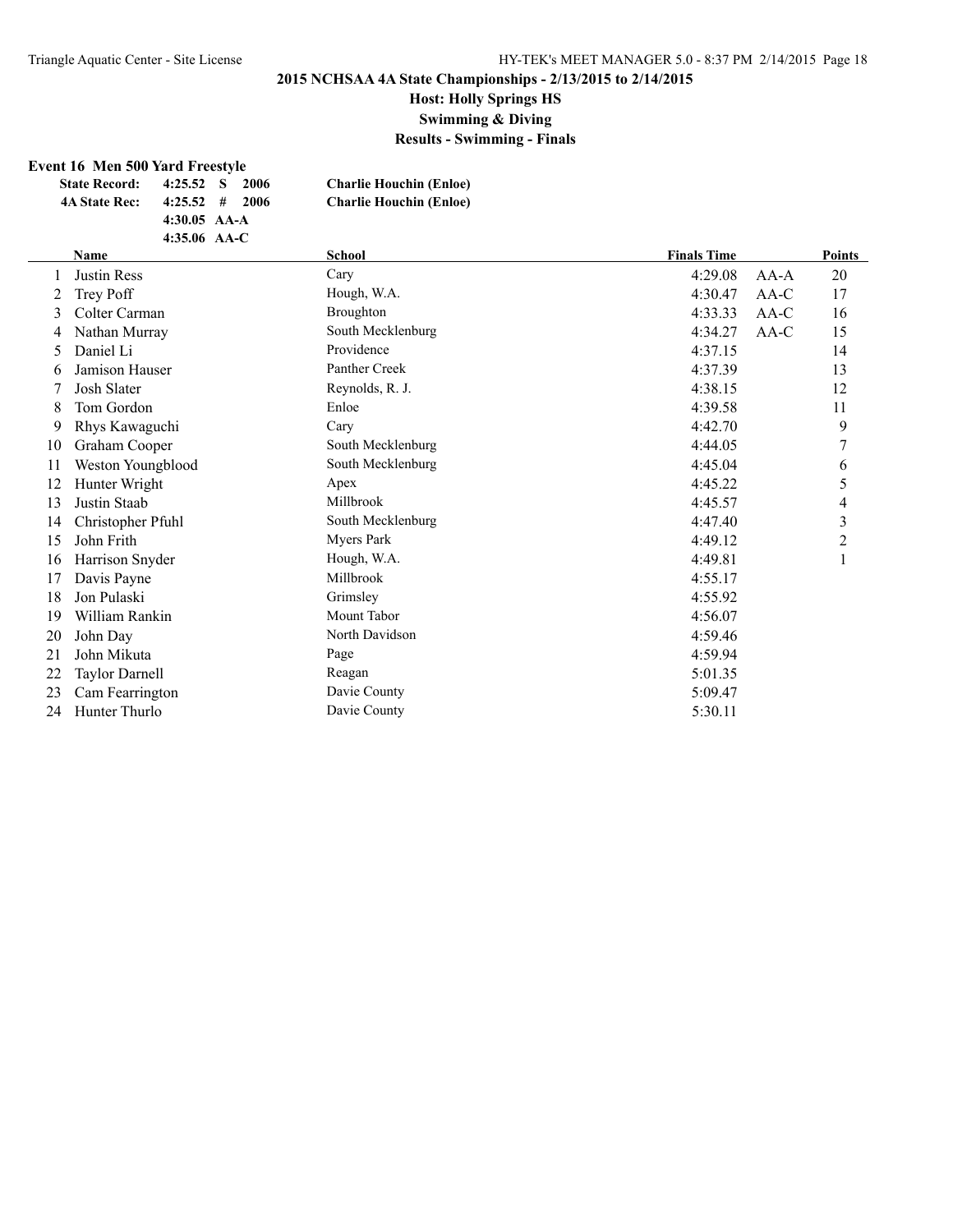**Event 17 Women 200 Yard Freestyle Relay**

## **2015 NCHSAA 4A State Championships - 2/13/2015 to 2/14/2015**

**Host: Holly Springs HS**

**Swimming & Diving**

**Results - Swimming - Finals**

|    | <b>State Record:</b><br><b>4A State Rec:</b> | 1:33.22<br>1:33.22<br>1:36.23 AA-A<br>1:37.78 AA-C | S<br># | 2014<br>2014 | <b>Charlotte Catholic</b><br><b>Charlotte Catholic</b> |                                 |                                 |                |
|----|----------------------------------------------|----------------------------------------------------|--------|--------------|--------------------------------------------------------|---------------------------------|---------------------------------|----------------|
|    | <b>Team</b>                                  |                                                    |        |              | Relay                                                  | <b>Prelim Time</b>              | <b>Finals Time</b>              | <b>Points</b>  |
|    | <b>Championship Final</b>                    |                                                    |        |              |                                                        |                                 |                                 |                |
|    | 1 Charlotte Catholic                         |                                                    |        |              |                                                        | 1:36.56                         | 1:33.68<br>$AA-A$               | 40             |
|    | 1) Julia Menkhaus                            |                                                    |        |              | 2) Sara Stranick                                       | 3) Rebecca Postoll              | 4) Nora McCullagh               |                |
|    | 2 Hough, W.A.                                |                                                    |        |              |                                                        | 1:36.51                         | 1:34.59<br>$AA-A$               | 34             |
|    | 1) Heidi Lowe                                |                                                    |        |              | 2) Lillian Higgs                                       | 3) Erika Brown                  | 4) Emily Allen<br>$AA-A$        |                |
|    | 3 Grimsley<br>1) Caitlin Cockcroft           |                                                    |        |              |                                                        | 1:36.85<br>3) Alexandra Kreager | 1:36.06<br>4) Emily Schoonhagen | 32             |
|    | 4 Leesville Road                             |                                                    |        |              | 2) Sarah Newell                                        | 1:37.71                         | 1:37.73<br>AA-C                 |                |
|    | 1) Lauren Frank                              |                                                    |        |              | 2) Ashley Brodnick                                     | 3) Abigail Toburen              | 4) Grace Countie                | 30             |
|    | 5 Green Hope                                 |                                                    |        |              |                                                        | 1:38.46                         | 1:38.57                         | 28             |
|    | 1) Christiana Cornea                         |                                                    |        |              | 2) Emily Etgen                                         | 3) Samantha Medlin              | 4) Jenny Nusbaum                |                |
|    | 6 Roberson, T. C.                            |                                                    |        |              |                                                        | 1:39.13                         | 1:39.02                         | 26             |
|    | 1) Alyssa Arwood                             |                                                    |        |              | 2) Mary-O Soule                                        | 3) Anna Newnam                  | 4) Camille Long                 |                |
|    | 7 Ardrey Kell                                |                                                    |        |              |                                                        | 1:39.72                         | 1:39.80                         | 24             |
|    | 1) Carolyn Kammeyer                          |                                                    |        |              | 2) Hannah Puckett                                      | 3) Emily Benson                 | 4) Lauren Wallace               |                |
| 8  | West Forsyth                                 |                                                    |        |              |                                                        | 1:39.62                         | 1:40.87                         | 22             |
|    | 1) Ally Warnimont                            |                                                    |        |              | 2) Meghan Joram                                        | 3) Sarah Joram                  | 4) Morgan Tacik                 |                |
|    | <b>Consolation Final</b>                     |                                                    |        |              |                                                        |                                 |                                 |                |
|    | 9 High Point Central                         |                                                    |        |              |                                                        | 1:41.23                         | 1:39.38                         | 18             |
|    | 1) Caroline Cottam                           |                                                    |        |              | 2) Madison Bencini                                     | 3) Carolyn Bencini              | 4) Rachel Brown                 |                |
|    | 10 East Mecklenburg                          |                                                    |        |              |                                                        | 1:41.05                         | 1:40.18                         | 14             |
|    | 1) Kathryn Boland                            |                                                    |        |              | 2) Makayla Davis                                       | 3) Fern Guimond                 | 4) Sirena Rowe                  |                |
| 11 | <b>Myers Park</b>                            |                                                    |        |              |                                                        | 1:41.05                         | 1:40.62                         | 12             |
|    | 1) Grace Hylinski                            |                                                    |        |              | 2) Erin Warlick                                        | 3) Charlotte Hylinski           | 4) Turner Bobbitt               |                |
| 12 | Providence                                   |                                                    |        |              |                                                        | 1:39.87                         | 1:40.85                         | 10             |
|    | 1) Elizabeth Ritger                          |                                                    |        |              | 2) Katherine Davis                                     | 3) Mary Weinstein               | 4) Kristie Darmody              |                |
| 13 | Enloe                                        |                                                    |        |              |                                                        | 1:41.40                         | 1:41.31                         | 8              |
|    | 1) Reese Chando                              |                                                    |        |              | 2) Mila Korobkina                                      | 3) Meagan Johnson               | 4) Lily Morrell                 |                |
|    | 14 East Chapel Hill                          |                                                    |        |              |                                                        | 1:41.17                         | 1:41.53                         | 6              |
|    | 1) Allison Lai                               |                                                    |        |              | 2) Annie Huang                                         | 3) Elizabeth Jensen             | 4) Celia Marzinsky              |                |
|    | 15 Panther Creek<br>1) Madison McGroarty     |                                                    |        |              |                                                        | 1:41.38<br>3) Elle Tucker       | 1:41.94<br>4) Lauren Soleo      | 4              |
|    | 16 Lake Norman                               |                                                    |        |              | 2) Heather Li                                          | 1:42.09                         | 1:42.88                         | $\overline{2}$ |
|    | 1) Maddy Gillman                             |                                                    |        |              | 2) Madison Spencer                                     | 3) Olivia Watson                | 4) Kalyn Fetter                 |                |
|    | <b>Preliminaries</b>                         |                                                    |        |              |                                                        |                                 |                                 |                |
|    | 17 Cary                                      |                                                    |        |              |                                                        | 1:42.26                         |                                 |                |
|    | 1) Bennett Steidinger                        |                                                    |        |              | 2) Marie McCoy                                         | 3) Carson Steidinger            | 4) Christine Kerr               |                |
|    | 18 Ragsdale                                  |                                                    |        |              |                                                        | 1:43.09                         |                                 |                |
|    | 1) Hope Carpenter                            |                                                    |        |              | 2) Libby Seay                                          | 3) Abigail Salthouse            | 4) Meredith McGill              |                |
| 19 | Reagan                                       |                                                    |        |              |                                                        | 1:43.68                         |                                 |                |
|    | 1) Christina Marshall                        |                                                    |        |              | 2) Lauren Hoopes                                       | 3) Alex Smith                   | 4) Katie Salisbury              |                |
|    | 20 Heritage                                  |                                                    |        |              |                                                        | 1:44.07                         |                                 |                |
|    | 1) Madison Lipscomb                          |                                                    |        |              | 2) Kira Michaels                                       | 3) Haley Bennison               | 4) Caroline Knowles             |                |
| 21 | Davie County                                 |                                                    |        |              |                                                        | 1:44.08                         |                                 |                |
|    | 1) Maria Stillson                            |                                                    |        |              | 2) Katie Shoaf                                         | 3) Victoria Sinopoli            | 4) Danielle Wood                |                |
| 22 | Sanderson                                    |                                                    |        |              |                                                        | 1:44.16                         |                                 |                |
|    | 1) Alicia Carlson                            |                                                    |        |              | 2) Caroline Fulcher                                    | 3) Sarah Russell                | 4) Catherine Allen              |                |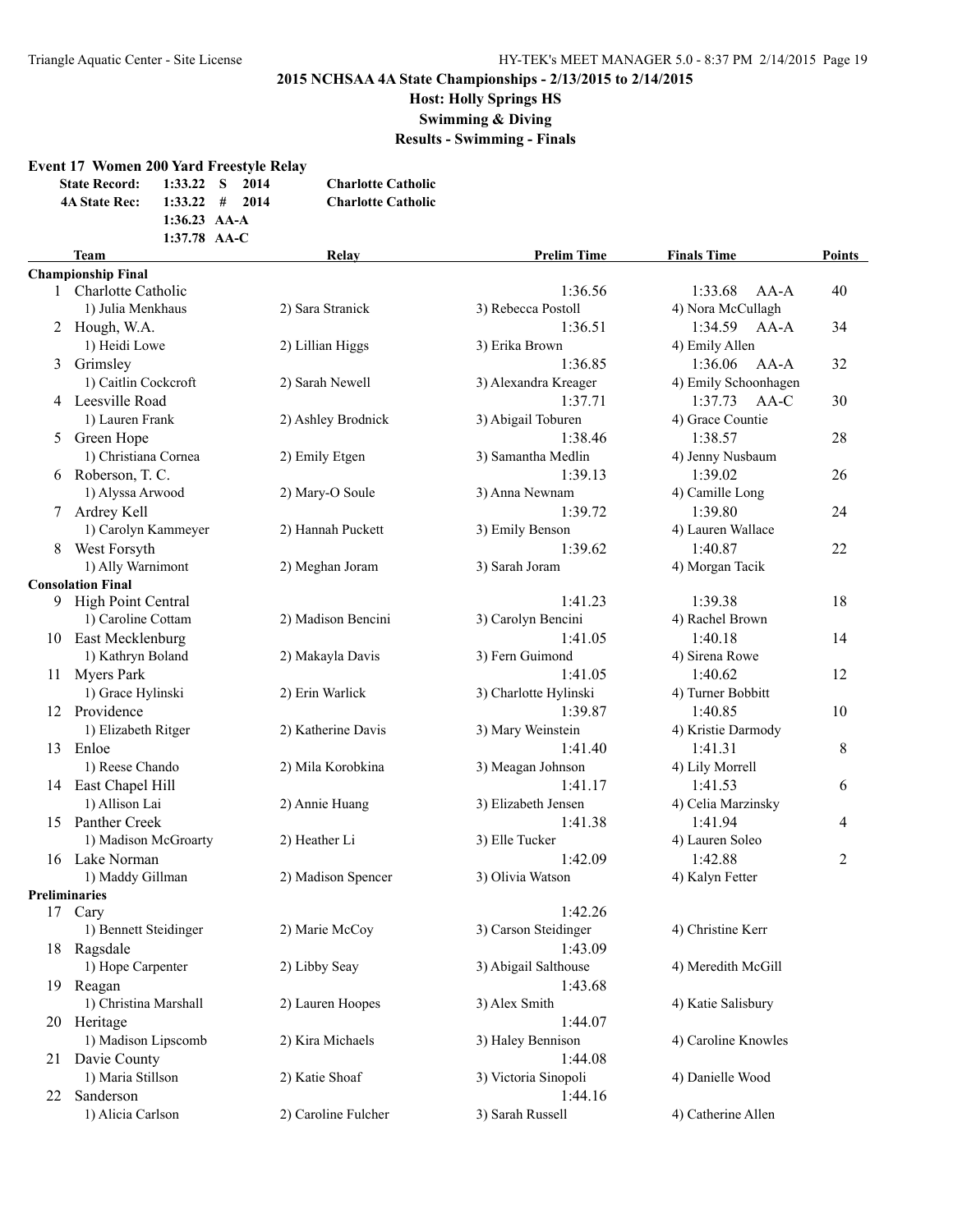**Host: Holly Springs HS**

**Swimming & Diving**

## **Results - Swimming - Finals**

# **Preliminaries ... (Event 17 Women 200 Yard Freestyle Relay)**

|     | Team              | Relay           | <b>Prelim Time</b>       | <b>Finals Time</b> | <b>Points</b> |
|-----|-------------------|-----------------|--------------------------|--------------------|---------------|
| 23  | Pinecrest         |                 | 1:44.40                  |                    |               |
|     | 1) Ellyse Culp    | 2) Ali Bowlus   | 3) Emily Ettrich         | 4) Kayla Hall      |               |
| --- | Apex              |                 | DC                       |                    |               |
|     | 1) Madison Deters | 2) Olivia Anson | 3) Alexandria Diacumakos | 4) Olivia Hair     |               |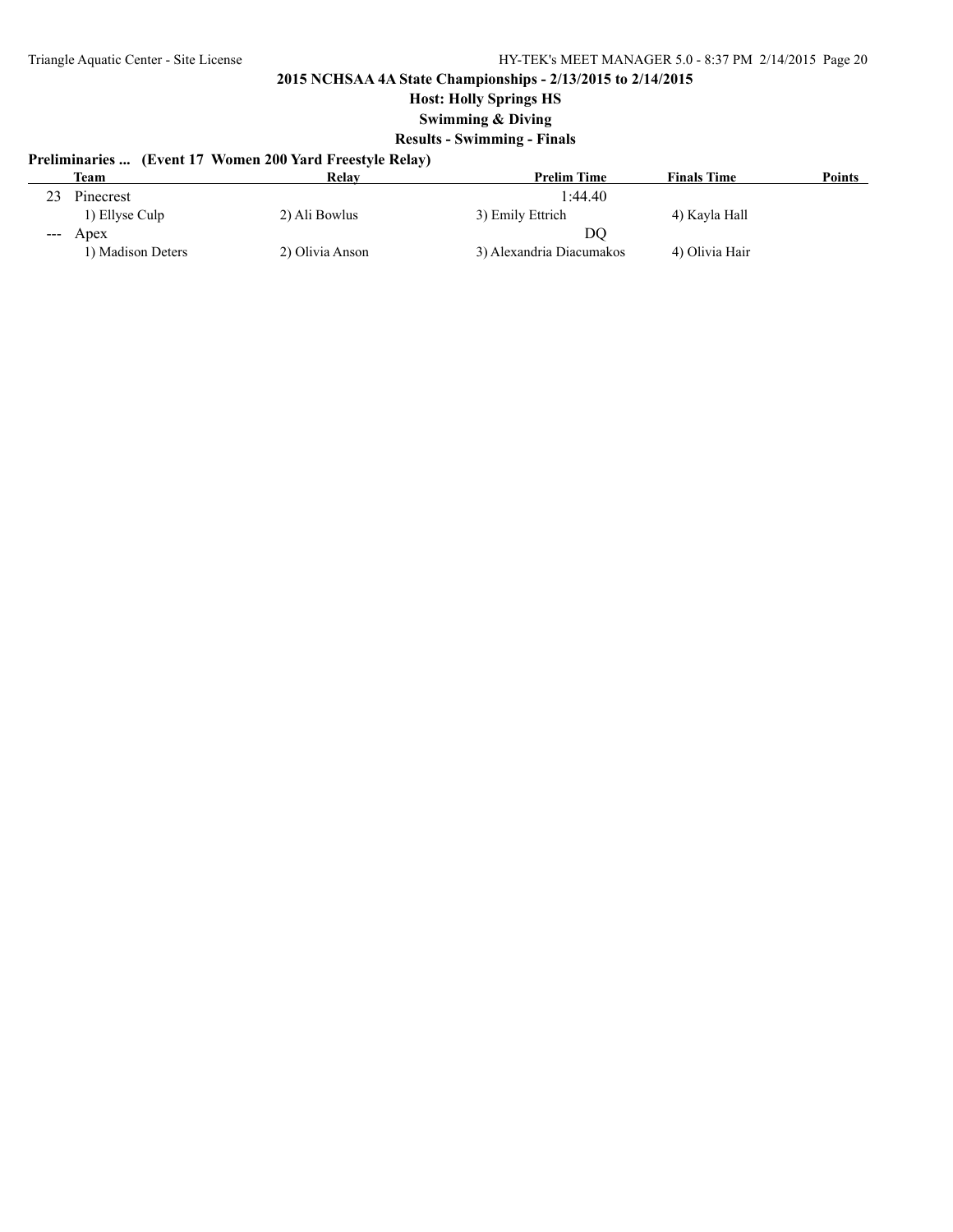**Host: Holly Springs HS**

**Swimming & Diving**

**Results - Swimming - Finals**

## **Event 18 Men 200 Yard Freestyle Relay**

| <b>State Record:</b> | 1:23.66 S 2014   |  | Rose, J. H. |
|----------------------|------------------|--|-------------|
| <b>4A State Rec:</b> | $1:23.66$ # 2014 |  | Rose, J. H. |
|                      | $1:25.18$ AA-A   |  |             |
|                      | 1:26.61 $AA-C$   |  |             |
| Team                 |                  |  | Relav       |

|                 | 1:26.61 $AA-C$            |                         |                      |                     |        |
|-----------------|---------------------------|-------------------------|----------------------|---------------------|--------|
|                 | <b>Team</b>               | Relay                   | <b>Prelim Time</b>   | <b>Finals Time</b>  | Points |
|                 | <b>Championship Final</b> |                         |                      |                     |        |
|                 | 1 Green Hope              |                         | 1:26.65              | 1:25.02<br>$AA-A$   | 40     |
|                 | 1) Chris Daniels          | 2) Henry Hollinshead    | 3) Seth Maslowski    | 4) Alexander Carson |        |
|                 | 2 Reagan                  |                         | 1:26.65              | 1:25.71<br>AA-C     | 34     |
|                 | 1) Bryce Durling          | 2) Graham Spieler       | 3) Noah Medwin       | 4) Matthew Regan    |        |
| 3               | South Mecklenburg         |                         | 1:26.74              | 1:26.11<br>AA-C     | 32     |
|                 | 1) Jacob Rauch            | 2) Luke Johnson         | 3) Kellen Stillman   | 4) Graham Weaver    |        |
|                 | 4 Ardrey Kell             |                         | 1:26.73              | 1:26.15<br>$AA-C$   | 30     |
|                 | 1) Grant Murchison        | 2) Nick Spina           | 3) Jack Eudy         | 4) Connor Long      |        |
| 5               | Hough, W.A.               |                         | 1:27.64              | 1:26.96             | 28     |
|                 | 1) Jeffery Manchester     | 2) Coleman Manchester   | 3) Evan Heldman      | 4) Trey Poff        |        |
| 6               | <b>Athens Drive</b>       |                         | 1:27.86              | 1:27.69             | 26     |
|                 | 1) Jackson Richards       | 2) Chris Silver         | 3) Tyler Silver      | 4) Thomas Bell      |        |
| $7\phantom{.0}$ | Cary                      |                         | 1:28.83              | 1:27.84             | 24     |
|                 | 1) Will Atkinson          | 2) Rhys Kawaguchi       | 3) Garrett Troxler   | 4) Chase Millar     |        |
| 8               | Sanderson                 |                         | 1:28.78              | 1:28.82             | 22     |
|                 | 1) Jon Suits              | 2) Stephen Lucht        | 3) James Faller      | 4) Harrison Butler  |        |
|                 | <b>Consolation Final</b>  |                         |                      |                     |        |
| 9               | Page                      |                         | 1:29.22              | 1:29.10             | 18     |
|                 | 1) Aidan Maycock          | 2) Ian Robinson         | 3) Clay Hering       | 4) Jared Martin     |        |
|                 | 10 West Forsyth           |                         | 1:29.95              | 1:29.19             | 14     |
|                 | 1) George Vlahos          | 2) Nicholas Russell     | 3) Michael Watts     | 4) Tucker Burhans   |        |
| 11              | <b>Myers Park</b>         |                         | 1:29.45              | 1:29.46             | 12     |
|                 | 1) Cameron Miller         | 2) David Andrew Warlick | 3) John Frith        | 4) Mark Greife      |        |
| 12              | Grimsley                  |                         | 1:29.65              | 1:29.56             | 10     |
|                 | 1) Parker Zieg            | 2) Mason Lewis          | 3) Bryce Starnes     | 4) Graham Hertweck  |        |
| 13              | Millbrook                 |                         | 1:29.53              | 1:29.91             | 8      |
|                 | 1) Tristan Emm            | 2) Colin Rill           | 3) Sammy Brinkley    | 4) Hunter Pigg      |        |
| 14              | East Chapel Hill          |                         | 1:30.06              | 1:29.97             | 6      |
|                 | 1) Michael Wohl           | 2) James Gildard        | 3) Daniel Wohl       | 4) Bijan Zakerin    |        |
| 15              | Apex                      |                         | 1:30.27              | 1:30.02             | 4      |
|                 | 1) Caleb Totten           | 2) Brian Legarth        | 3) Brandon Medins    | 4) Hunter Wright    |        |
| 16              | Ragsdale                  |                         | 1:29.54              | 1:30.04             | 2      |
|                 | 1) Jake Ennis             | 2) Patrick Fischer      | 3) Jakob Walker      | 4) Henry McGugan    |        |
|                 | <b>Preliminaries</b>      |                         |                      |                     |        |
| 17              | Panther Creek             |                         | 1:30.32              |                     |        |
|                 | 1) Ryan Mathes            | 2) Vinson Nguyen        | 3) Jamison Hauser    | 4) Leif Reedstrom   |        |
| 18              | Charlotte Catholic        |                         | 1:30.87              |                     |        |
|                 | 1) Connor Griffin         | 2) Jack DeVries         | 3) William Webb      | 4) Jonathan Koletic |        |
| 19.             | North Davidson            |                         | 1:31.27              |                     |        |
|                 | 1) John Day               | 2) Jake Butts           | 3) Bradley Decker    | 4) Sam Martin       |        |
|                 | *20 Lake Norman           |                         | 1:33.19              |                     |        |
|                 | 1) Ryan Finn              | 2) Wolfgang Obrecht     | 3) Zach Nitz         | 4) Austin Hill      |        |
| $*20$           | Providence                |                         | 1:33.19              |                     |        |
|                 | 1) Teddy Perelli          | 2) Cole Siemasko        | 3) Thomas Svane-From | 4) Michael Moosa    |        |
| 22              | Southeast Guilford        |                         | 1:33.78              |                     |        |
|                 | 1) Will Jackson           | 2) Andre Richardson     | 3) Richard Powell    | 4) Micah Kimel      |        |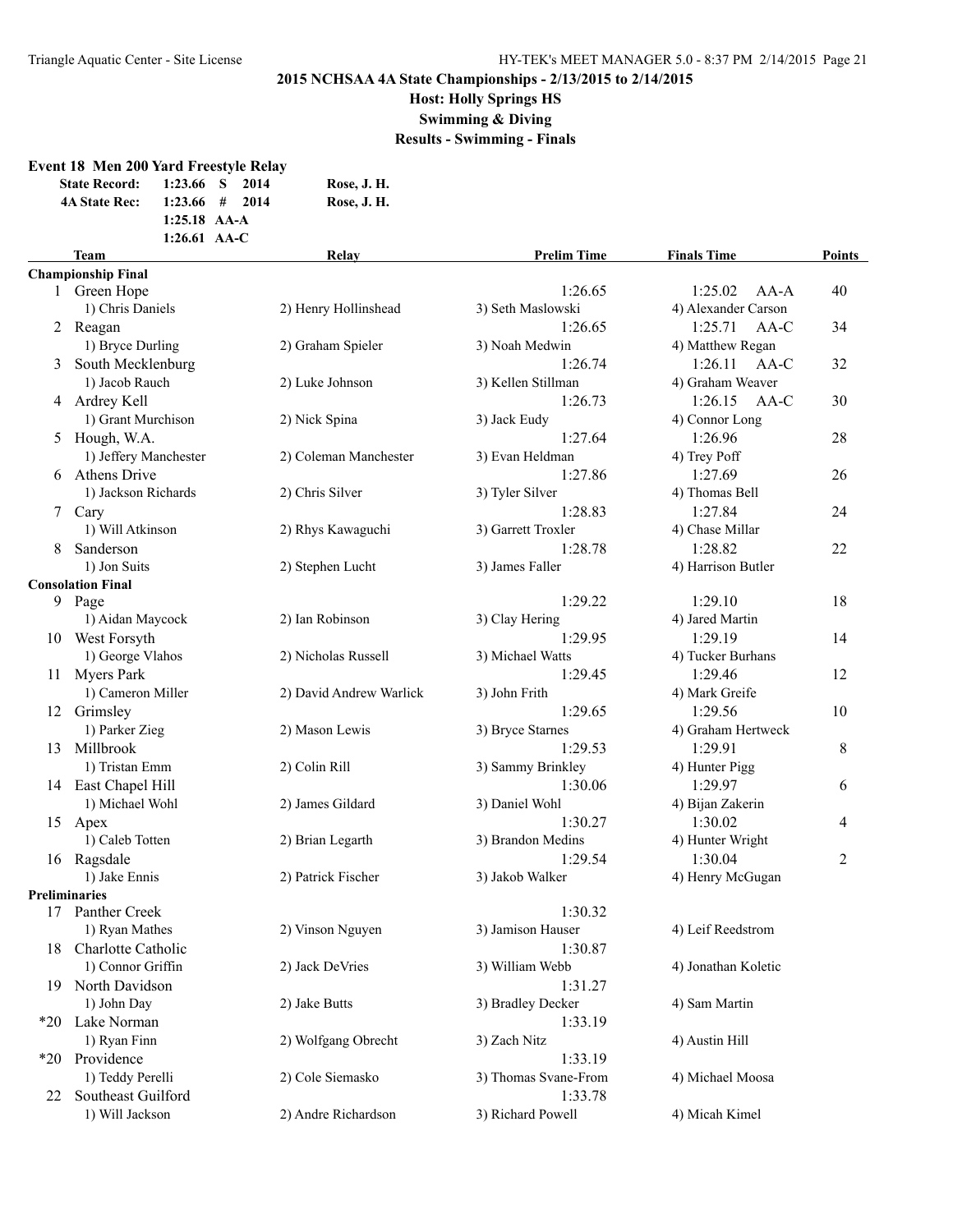**Host: Holly Springs HS**

**Swimming & Diving**

## **Results - Swimming - Finals**

## **Preliminaries ... (Event 18 Men 200 Yard Freestyle Relay)**

|                                                                                                | Team             | Relay            | <b>Prelim Time</b> | <b>Finals Time</b> | <b>Points</b> |
|------------------------------------------------------------------------------------------------|------------------|------------------|--------------------|--------------------|---------------|
| 23                                                                                             | East Mecklenburg |                  | 1:34.34            |                    |               |
|                                                                                                | 1) Connor Parke  | 2) James Cornett | 3) Caleb Breed     | 4) William Lewis   |               |
| $\frac{1}{2} \left( \frac{1}{2} \right) \left( \frac{1}{2} \right) \left( \frac{1}{2} \right)$ | Leesville Road   |                  | DO                 |                    |               |
|                                                                                                | 1) Clay Boneham  | 2) Zachary Nicol | 3) Jordan Kelber   | 4) William Countie |               |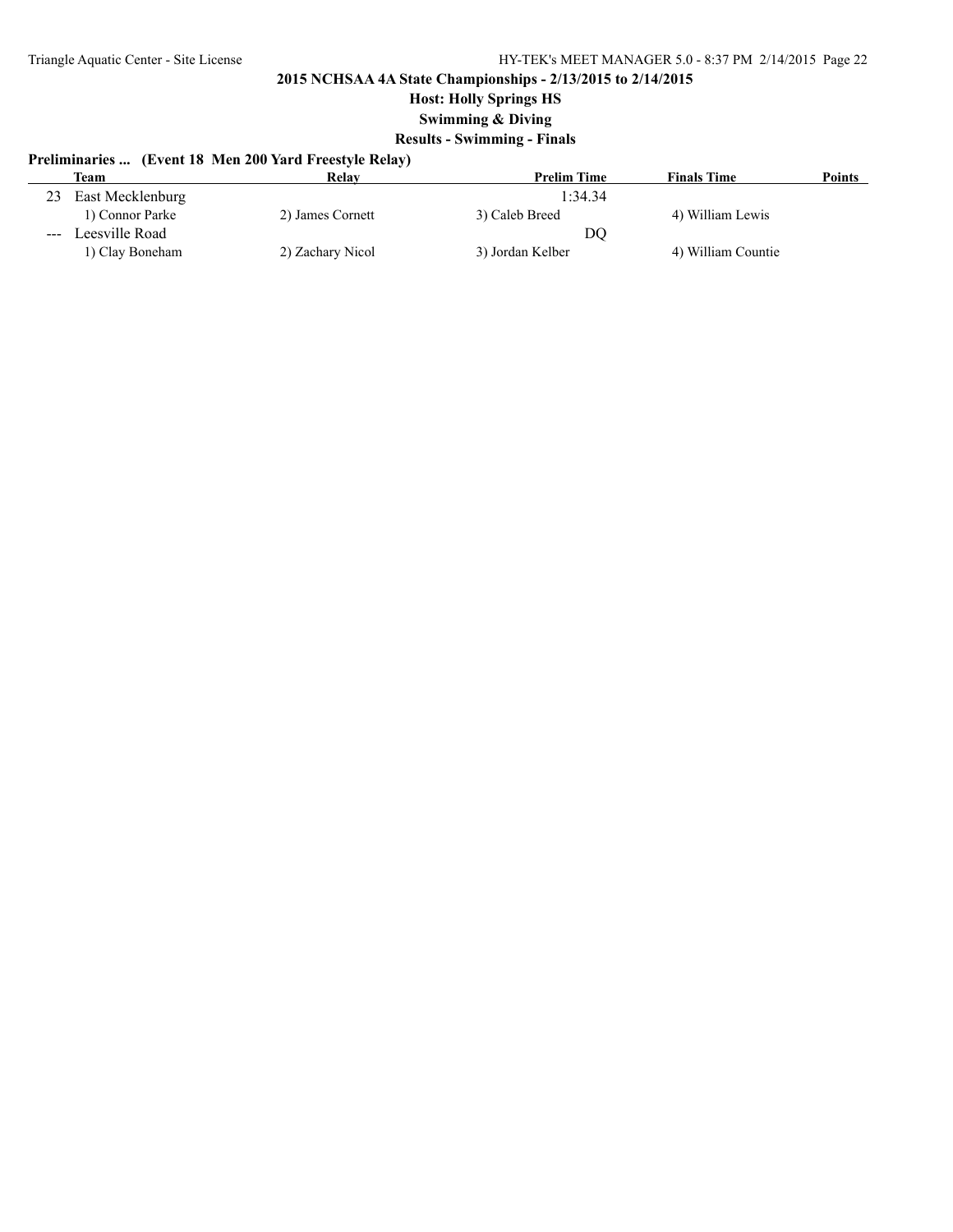**Host: Holly Springs HS**

**Swimming & Diving**

**Results - Swimming - Finals**

#### **Event 19 Women 100 Yard Backstroke**

| <b>State Record:</b> | 53.59      | - S | 2014 | Nora McCullagh (Char Catholic) |
|----------------------|------------|-----|------|--------------------------------|
| 4A State Rec:        | $53.59$ #  |     | 2014 | Nora McCullagh (Char Catholic) |
|                      | 55.39 AA-A |     |      |                                |
|                      | 56.62 AA-C |     |      |                                |

## **Name School Prelim Time Finals Time Points Championship Final** 1 Nora McCullagh Charlotte Catholic 54.74 54.19 AA-A 20 2 Heather Sigmon 17 Northwest Guilford 55.71 55.39 AA-A 17 3 Kate Moore Green Hope 55.92 55.46 AA-C 16 4 Amelia Gilchrist Grimsley Grimsley 56.35 55.85 AA-C 15 5 Ally Warnimont West Forsyth 56.17 56.44 AA-C 14 6 Lucy Pearce 20 Page 20 Page 36.49 57.11 13 7 Erin McCullagh Charlotte Catholic 57.80 57.95 12 8 Alexandra Rieker Reagan Reagan 57.87 58.23 11 **Consolation Final** 9 Kelsey Lawton Holly Springs 58.33 57.45 9 10 Brooke Rubendall Green Hope 58.75 57.99 7 11 Grace Countie **11 Grace Countie 12 Countie** Leesville Road 58.80 58.17 6 12 Elena Adcock Cary Cary 58.15 58.28 5 13 Hope Carpenter **Ragsdale Ragsdale** 58.73 58.35 4 14 Sophie McNeill **Riverside** 58.85 58.80 3 15 Jordan Kohut Millbrook 58.93 59.25 2 16 Lauren Wallace **16 Lauren Wallace** 16 Lauren Wallace 16 Ardrey Kell 59.00 59.29 1 **Preliminaries** 17 Kristie Darmody Providence 59.28 18 Hannah Kota Green Hope 1:00.22 19 Meredith Applegate Charlotte Catholic 1:00.24 20 Mariel Green Charlotte Catholic 1:00.28 21 Mandy Felsberg Providence 1:00.63 22 Kathryn Godlewski Apex 1:01.51 23 Amelia Cane Myers Park 1:02.20

-- Abbey Wood Jordan Jordan DQ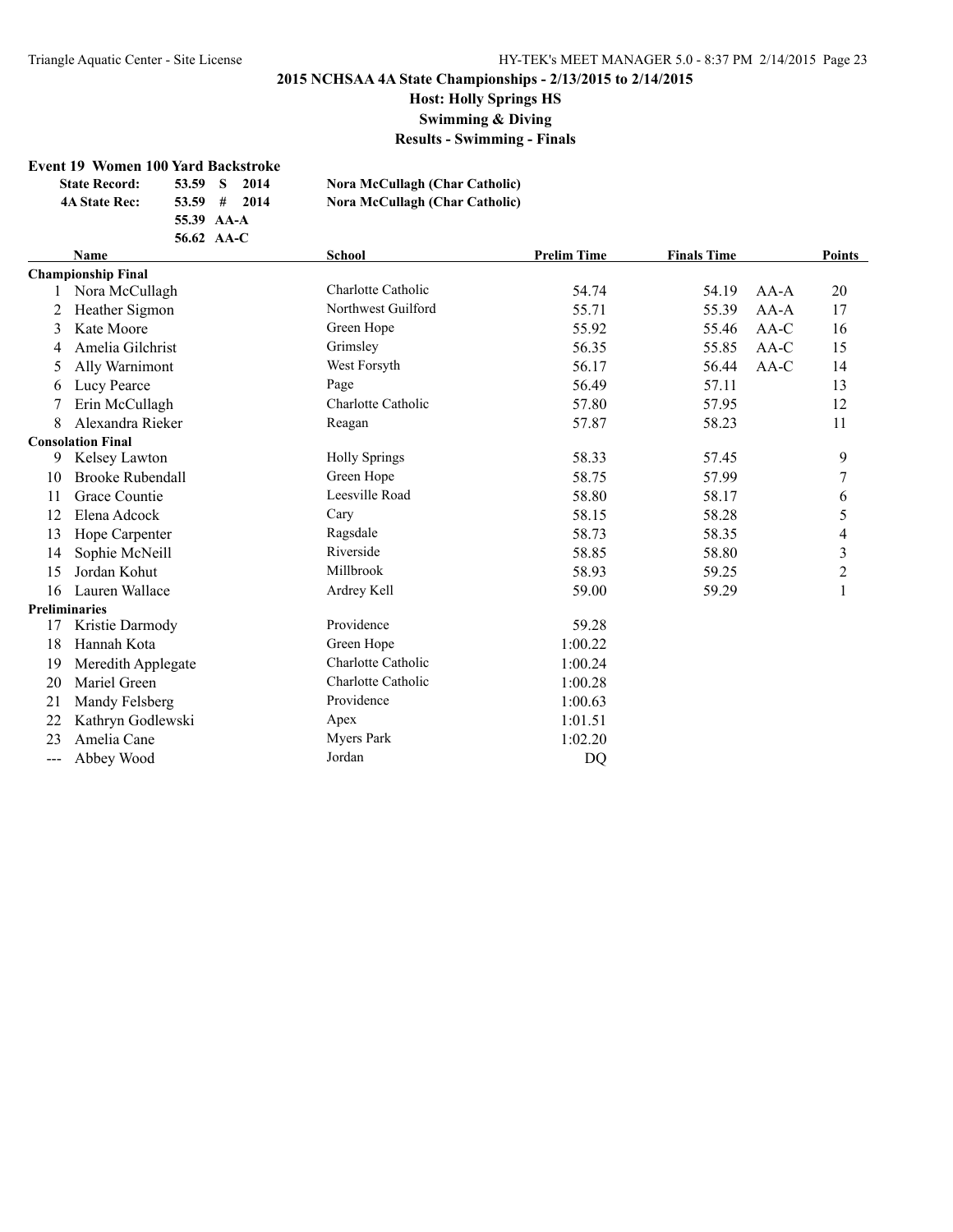**Host: Holly Springs HS**

**Swimming & Diving**

**Results - Swimming - Finals**

### **Event 20 Men 100 Yard Backstroke**

|                      | <b>Event 20 Men 100 Yard Backstroke</b> |            |              |      |                                    |                    |                    |        |                  |
|----------------------|-----------------------------------------|------------|--------------|------|------------------------------------|--------------------|--------------------|--------|------------------|
|                      | <b>State Record:</b>                    | 48.78      | <sub>S</sub> | 2006 | <b>Eugene Godsoe (SE Guilford)</b> |                    |                    |        |                  |
|                      | <b>4A State Rec:</b>                    | 48.84      | #            | 2011 | <b>Kip Darmody (Providence)</b>    |                    |                    |        |                  |
|                      |                                         | 49.95 AA-A |              |      |                                    |                    |                    |        |                  |
|                      |                                         | 51.23 AA-C |              |      |                                    |                    |                    |        |                  |
|                      | <b>Name</b>                             |            |              |      | <b>School</b>                      | <b>Prelim Time</b> | <b>Finals Time</b> |        | <b>Points</b>    |
|                      | <b>Championship Final</b>               |            |              |      |                                    |                    |                    |        |                  |
|                      | <b>Tyler Silver</b>                     |            |              |      | Athens Drive                       | 50.36              | 50.27              | $AA-C$ | 20               |
| 2                    | Nathan Murray                           |            |              |      | South Mecklenburg                  | 50.99              | 50.31              | $AA-C$ | 17               |
| 3                    | Levente Bathory                         |            |              |      | Reagan                             | 50.59              | 50.33              | $AA-C$ | 16               |
| 4                    | Tosh Kawaguchi                          |            |              |      | Cary                               | 50.51              | 50.43              | $AA-C$ | 15               |
| 5                    | William Countie                         |            |              |      | Leesville Road                     | 52.28              | 50.89              | AA-C   | 14               |
| 6                    | <b>Jared Martin</b>                     |            |              |      | Page                               | 51.98              | 51.25              |        | 13               |
|                      | John Healy                              |            |              |      | Green Hope                         | 52.23              | 52.16              |        | 12               |
| 8                    | Gavin McCulloch                         |            |              |      | Green Hope                         | 52.15              | 52.22              |        | 11               |
|                      | <b>Consolation Final</b>                |            |              |      |                                    |                    |                    |        |                  |
| 9                    | Henry Hollinshead                       |            |              |      | Green Hope                         | 52.59              | 52.10              |        | 9                |
| 10                   | Alexander McMurry                       |            |              |      | Hough, W.A.                        | 52.74              | 52.26              |        | $\boldsymbol{7}$ |
| 11                   | Cole Peterson                           |            |              |      | Northwest Guilford                 | 52.88              | 52.62              |        | 6                |
| 12                   | <b>Tucker Burhans</b>                   |            |              |      | West Forsyth                       | 54.06              | 53.19              |        | 5                |
| 13                   | <b>Grant Murchison</b>                  |            |              |      | Ardrey Kell                        | 54.41              | 53.31              |        | 4                |
| 14                   | Connor McCourt                          |            |              |      | Hough, W.A.                        | 53.86              | 53.98              |        | 3                |
| 15                   | Nathan Fold                             |            |              |      | Providence                         | 54.08              | 54.05              |        | $\overline{c}$   |
| 16                   | <b>Ryan Donnelly</b>                    |            |              |      | Millbrook                          | 53.58              | 54.07              |        | 1                |
| <b>Preliminaries</b> |                                         |            |              |      |                                    |                    |                    |        |                  |
| 17                   | <b>Brent Hoshall</b>                    |            |              |      | Pinecrest                          | 54.50              |                    |        |                  |
| 18                   | Patrick Fischer                         |            |              |      | Ragsdale                           | 54.63              |                    |        |                  |
| 19                   | Harrison Butler                         |            |              |      | Sanderson                          | 54.93              |                    |        |                  |
| 20                   | Teddy Perelli                           |            |              |      | Providence                         | 55.34              |                    |        |                  |
| 21                   | Jack Eudy                               |            |              |      | Ardrey Kell                        | 55.97              |                    |        |                  |
| 22                   | Christopher Chao                        |            |              |      | East Chapel Hill                   | 56.59              |                    |        |                  |
| 23                   | Michael Moosa                           |            |              |      | Providence                         | 57.65              |                    |        |                  |

Andre Richardson Southeast Guilford 58.69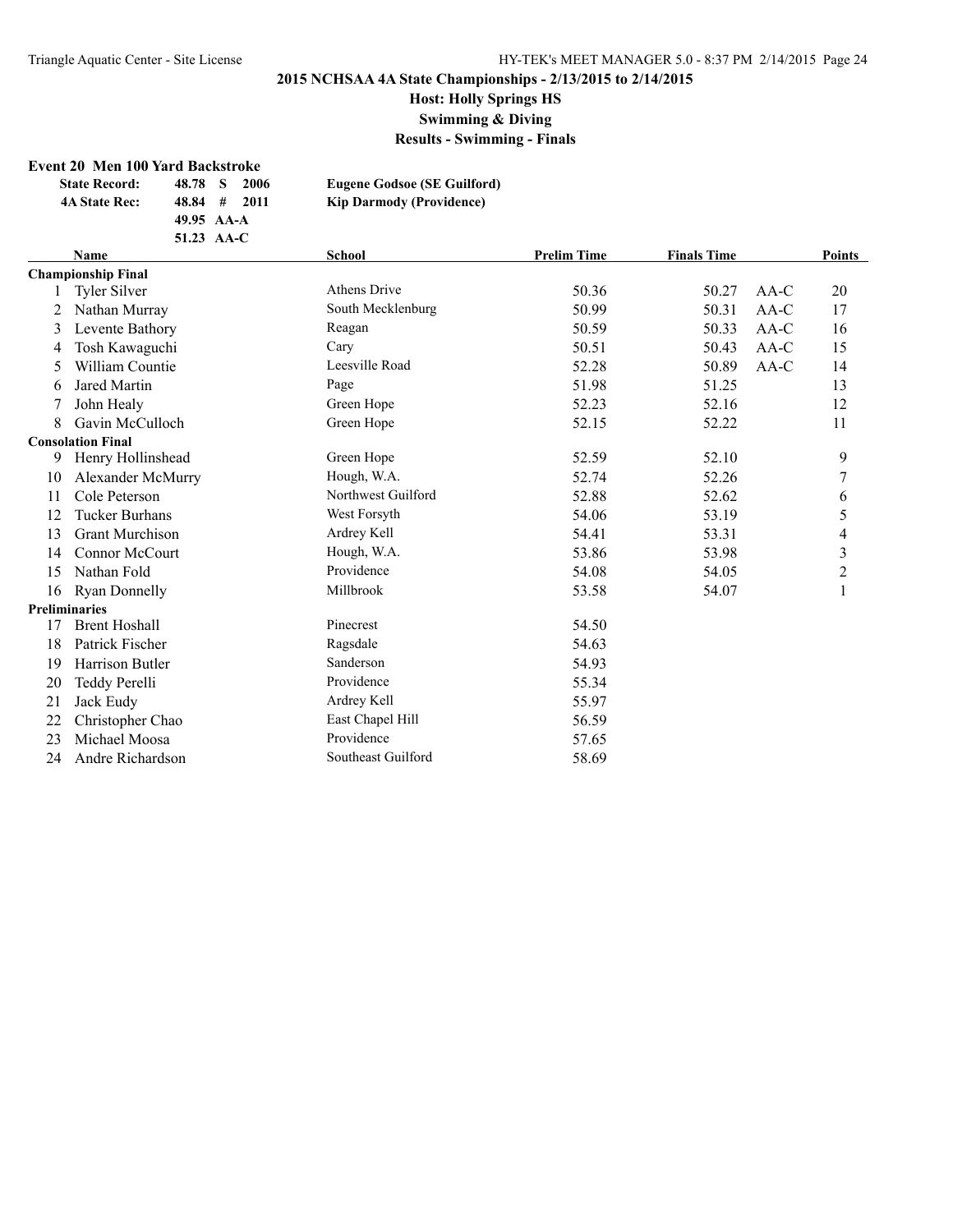**Host: Holly Springs HS**

**Swimming & Diving**

**Results - Swimming - Finals**

#### **Event 21 Women 100 Yard Breaststroke**

| <b>State Record:</b> | $1:02.17$ S    | 2010   | <b>Torrey Bussey (Cary)</b> |
|----------------------|----------------|--------|-----------------------------|
| <b>4A State Rec:</b> | $1:02.17$ #    | - 2010 | <b>Torrey Bussey (Cary)</b> |
|                      | 1:03.46 $AA-A$ |        |                             |
|                      | 1:04.89 $AA-C$ |        |                             |

|                      | <b>Name</b>               | <b>School</b>      | <b>Prelim Time</b> | <b>Finals Time</b> | <b>Points</b>  |
|----------------------|---------------------------|--------------------|--------------------|--------------------|----------------|
|                      | <b>Championship Final</b> |                    |                    |                    |                |
|                      | Alyssa Arwood             | Roberson, T. C.    | 1:02.19            | $1:02.10S$ AA-A    | 20             |
| 2                    | Julia Poole               | Middle Creek       | 1:04.33            | 1:03.14<br>$AA-A$  | 17             |
| 3                    | Meghan Dupay              | Hough, W.A.        | 1:03.24            | AA-A<br>1:03.24    | 16             |
| 4                    | Sara Stranick             | Charlotte Catholic | 1:04.32            | 1:03.46<br>$AA-A$  | 15             |
| 5                    | Annabelle Carr            | Myers Park         | 1:03.45            | 1:03.64<br>$AA-C$  | 14             |
| 6                    | Claire Williams           | Apex               | 1:05.28            | 1:05.01            | 13             |
|                      | Alexandra Rieker          | Reagan             | 1:05.34            | 1:05.72            | 12             |
| 8                    | Julie Hu                  | Panther Creek      | 1:05.80            | 1:05.93            | 11             |
|                      | <b>Consolation Final</b>  |                    |                    |                    |                |
| 9                    | Kayla Hunter              | Millbrook          | 1:06.84            | 1:05.64            | 9              |
| 10                   | Lillian Higgs             | Hough, W.A.        | 1:05.81            | 1:05.83            | $\tau$         |
| 11                   | Makena Markert            | Southwest Guilford | 1:06.72            | 1:06.33            | 6              |
| 12                   | Caroline Forsyth          | Watauga            | 1:06.86            | 1:06.74            | 5              |
| 13                   | Kalyn Fetter              | Lake Norman        | 1:05.89            | 1:06.82            | 4              |
| 14                   | Jacalyn Schoening         | Leesville Road     | 1:07.38            | 1:07.43            | $\mathfrak{Z}$ |
| 15                   | <b>Svea Torres</b>        | Conley, D. H.      | 1:07.41            | 1:07.65            | $\overline{c}$ |
| 16                   | Elle Tucker               | Panther Creek      | 1:06.93            | 1:07.89            |                |
| <b>Preliminaries</b> |                           |                    |                    |                    |                |
| 17                   | Madeline MacPhail         | Providence         | 1:07.81            |                    |                |
| 18                   | Annie Huang               | East Chapel Hill   | 1:08.99            |                    |                |
| 19                   | Elizabeth Underkoffler    | Millbrook          | 1:09.03            |                    |                |
| 20                   | Alaina Joyce              | Southern Alamance  | 1:09.51            |                    |                |
| 21                   | Caroline Cottam           | High Point Central | 1:09.92            |                    |                |
| 22                   | Corriene Sept             | East Chapel Hill   | 1:10.01            |                    |                |
| 23                   | Emily Schoonhagen         | Grimsley           | 1:10.15            |                    |                |
| 24                   | Pahvie Chhan              | Jordan             | 1:13.12            |                    |                |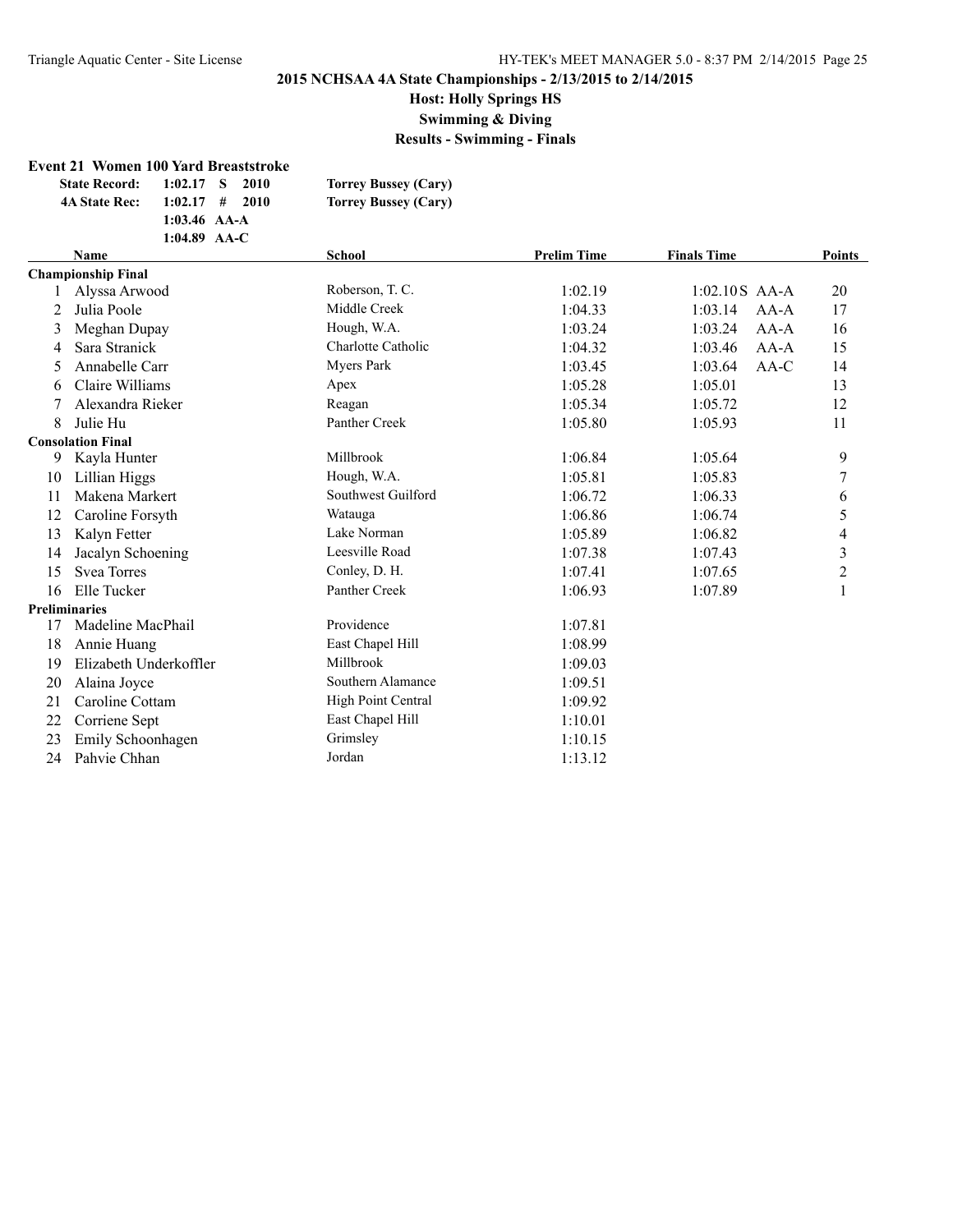**Host: Holly Springs HS**

**Swimming & Diving**

**Results - Swimming - Finals**

#### **Event 22 Men 100 Yard Breaststroke**

| <b>State Record:</b> | 55.14 S 2013   | Daniel Le (NW Guilford) |
|----------------------|----------------|-------------------------|
| <b>4A State Rec:</b> | $55.14$ # 2013 | Daniel Le (NW Guilford) |
|                      | 56.57 AA-A     |                         |
|                      | 57.64 AA-C     |                         |

|       | <b>Name</b>               | <b>School</b>     | <b>Prelim Time</b> | <b>Finals Time</b> |        | <b>Points</b>           |
|-------|---------------------------|-------------------|--------------------|--------------------|--------|-------------------------|
|       | <b>Championship Final</b> |                   |                    |                    |        |                         |
|       | Paul Neil                 | Reagan            | 59.01              | 57.36              | $AA-C$ | 20                      |
|       | Jacob Rauch               | South Mecklenburg | 58.01              | 57.57              | AA-C   | 17                      |
| 3     | Brayden Lauffer           | Apex              | 57.93              | 58.02              |        | 16                      |
| 4     | Jake Ennis                | Ragsdale          | 59.08              | 58.29              |        | 15                      |
| 5     | Jordan Mintz              | Middle Creek      | 59.30              | 58.56              |        | 14                      |
| 6     | Tristan Emm               | Millbrook         | 59.21              | 58.70              |        | 13                      |
|       | <b>Brandon Keller</b>     | Olympic           | 58.73              | 58.76              |        | 12                      |
| 8     | Luke Johnson              | South Mecklenburg | 59.13              | 59.05              |        | 11                      |
|       | <b>Consolation Final</b>  |                   |                    |                    |        |                         |
| 9     | Jacob Sink                | Davie County      | 59.53              | 58.64              |        | 9                       |
| 10    | George Vlahos             | West Forsyth      | 1:00.16            | 1:00.19            |        | 7                       |
| 11    | Jonathan Roach            | Green Hope        | 59.61              | 1:00.21            |        | 6                       |
| 12    | Stephen Lucht             | Sanderson         | 1:00.06            | 1:00.45            |        | 5                       |
| 13    | John Donelson             | Mooresville       | 59.49              | 1:00.49            |        | 4                       |
| 14    | Will Mikuta               | Page              | 1:00.26            | 1:00.53            |        | 3                       |
| 15    | Connor Sept               | East Chapel Hill  | 59.85              | 1:00.55            |        | $\overline{\mathbf{c}}$ |
| 16    | Joseph Hargrove           | Myers Park        | 1:00.17            | 1:00.86            |        |                         |
|       | <b>Preliminaries</b>      |                   |                    |                    |        |                         |
| 17    | Jason Heishman            | South Mecklenburg | 1:00.44            |                    |        |                         |
| 18    | Jack Messenger            | <b>Broughton</b>  | 1:00.64            |                    |        |                         |
| 19    | David Chang               | Ardrey Kell       | 1:00.96            |                    |        |                         |
| $*20$ | Jethro Ssengonzi          | Green Hope        | 1:01.00            |                    |        |                         |
| $*20$ | Nick Spina                | Ardrey Kell       | 1:01.00            |                    |        |                         |
| 22    | Josh Rigsbee              | Riverside         | 1:01.69            |                    |        |                         |
| 23    | Chase Binion              | Millbrook         | 1:01.76            |                    |        |                         |
| 24    | Jonah Baker               | West Forsyth      | 1:02.01            |                    |        |                         |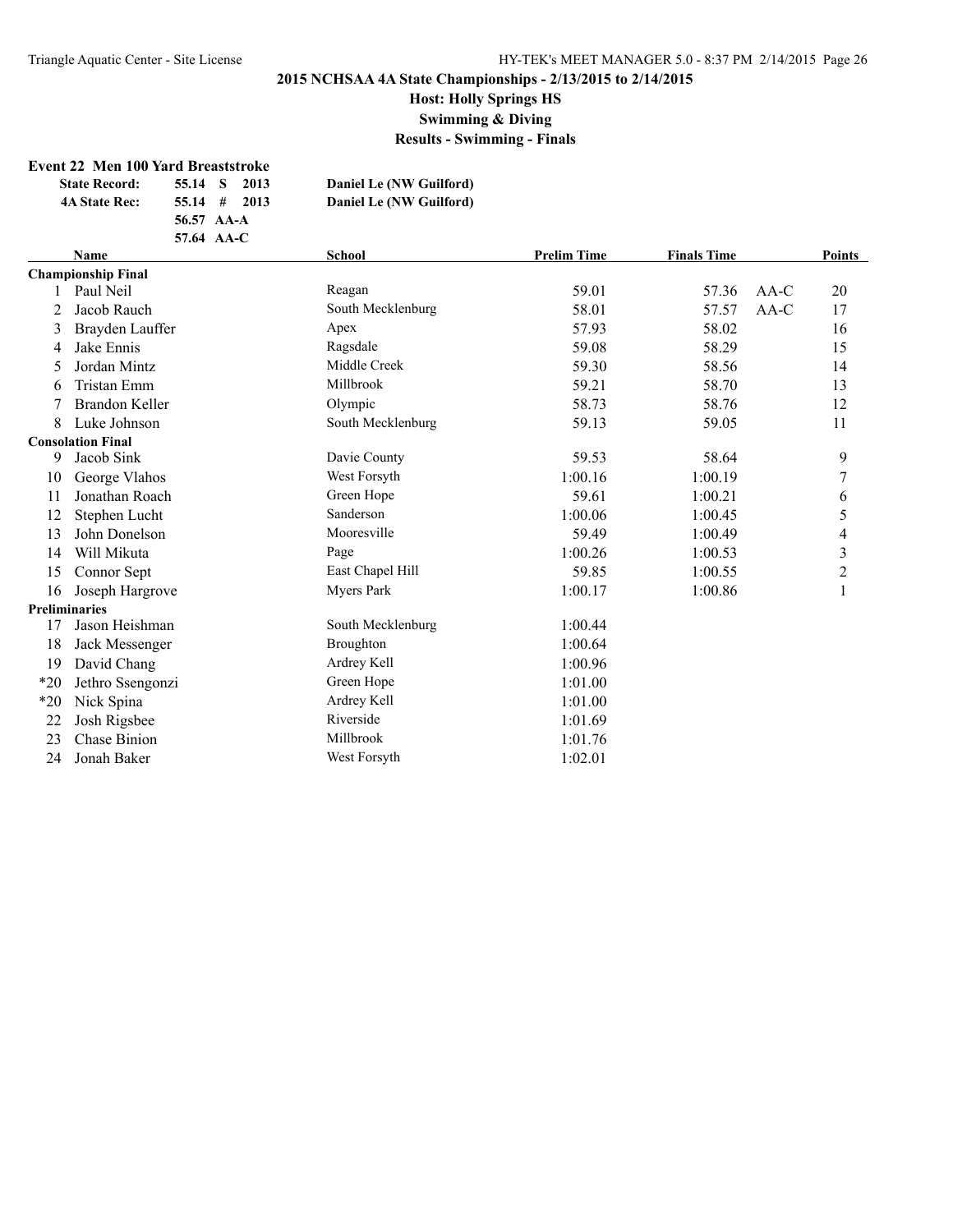#### **Host: Holly Springs HS**

**Swimming & Diving**

**Results - Swimming - Finals**

#### **Event 23 Women 400 Yard Freestyle Relay**

| <b>State Record:</b> | 3:22.15 S      | 2014 | <b>Charlotte Catholic</b> |
|----------------------|----------------|------|---------------------------|
| <b>4A State Rec:</b> | $3:22.15$ #    | 2014 | <b>Charlotte Catholic</b> |
|                      | $3:29.26$ AA-A |      |                           |
|                      | $3:32.56$ AA-C |      |                           |

### **Team Relay Finals Time Points** 1 Hough, W.A. 3:25.51 AA-A 40 1) Heidi Lowe 2) Erika Brown 3) Meghan Dupay 4) Emily Allen 2 Grimsley 3:30.46 AA-C 34 1) Caitlin Cockcroft 2) Emily Schoonhagen 3) Amelia Gilchrist 4) Sarah Newell 3 Middle Creek 3:32.07 AA-C 32 1) Charlotte Watts 2) Emily Stringfellow 3) Sarah Giamber 4) Julia Poole 4 Green Hope 3:32.46 AA-C 30 1) Christiana Cornea 2) Regan Lawrence 3) Kate Moore 4) Brooke Rubendall 5 Charlotte Catholic 3:32.59 28 1) Erin McCullagh 2) Lindsey Mahn 3) Abby Brosnan 4) Julia Menkhaus 6 West Forsyth 3:33.68 26 1) Ally Warnimont 2) Meghan Joram 3) Kayla Taylor 4) Morgan Tacik 7 Panther Creek 3:33.75 24 1) Haley Bishop 2) Lauren Soleo 3) Kyra Schemmel 4) Julie Hu 8 Providence 3:34.29 22 1) Elizabeth Ritger 2) Kristie Darmody 3) Mary Weinstein 4) Catherine Maxey 9 East Chapel Hill 3:35.65 18 1) Anne Whitsel 2) Celia Marzinsky 3) Sophie Perez 4) Morgan Smith 10 Leesville Road 3:38.56 14 1) Lauren Frank 2) Abigail Toburen 3) Rachel Stephenson 4) Alexis Vetrano 11 Holly Springs 3:39.81 12 1) Ana Pozder 2) Tori Tobal 3) Margaret Redfield 4) Kelsey Lawton 12 Myers Park 3:40.51 10 1) Katherine Bowers 2) Spencer Sheridan 3) Emma Walker 4) Turner Bobbitt 13 Northwest Guilford 3:42.04 8 1) Corinne Martin 2) Heather Sigmon 3) Alie Blasingame 4) Laurel Kiselis 14 Rose, J. H. 3:42.54 6 1) Cary Pou 2) Lauren Taylor Humphreys 3) Caroline Doherty 4) Emmie Barnhill 15 South Mecklenburg 3:42.56 4 1) Claudia Barnett 2) Caroline Greiner 3) Karley Devine 4) Sinclair Larson 16 Ardrey Kell 2 3:43.11 2 3:43.11 1) Shelby Foreman 2) Hannah Marbury 3) Audrey Cummings 4) Emily Benson 17 Page 3:44.13 1) Maggie Farrell 2) Frances Ganem 3) Lucy Pearce 4) Ellen Knapp 18 Reagan 3:44.25 1) Christina Marshall 2) Holly Sobon 3) Katie Salisbury 4) Alexandra Rieker 19 Enloe 3:44.99 1) Meagan Johnson 2) Reese Chando 3) Mila Korobkina 4) Lily Morrell 20 Butler 3:48.07 1) SheAyre Bowels 2) Eliza Gunson 3) Megan Rose 4) Jaime Mull 21 Watauga 3:48.71 1) Grace Temple 2) Julianna Silver 3) Anne Taylor 4) Caroline Forsyth 22 Mount Tabor 3:49.86 1) Courtney Deaton 2) Staten DeBruhl 3) Madeline Jones 4) Rachel McCrary 23 Jordan 3:56.63 1) Jennifer Bradley 2) Rheanna Pidgeon 3) Pahvie Chhan 4) Sadie Schumann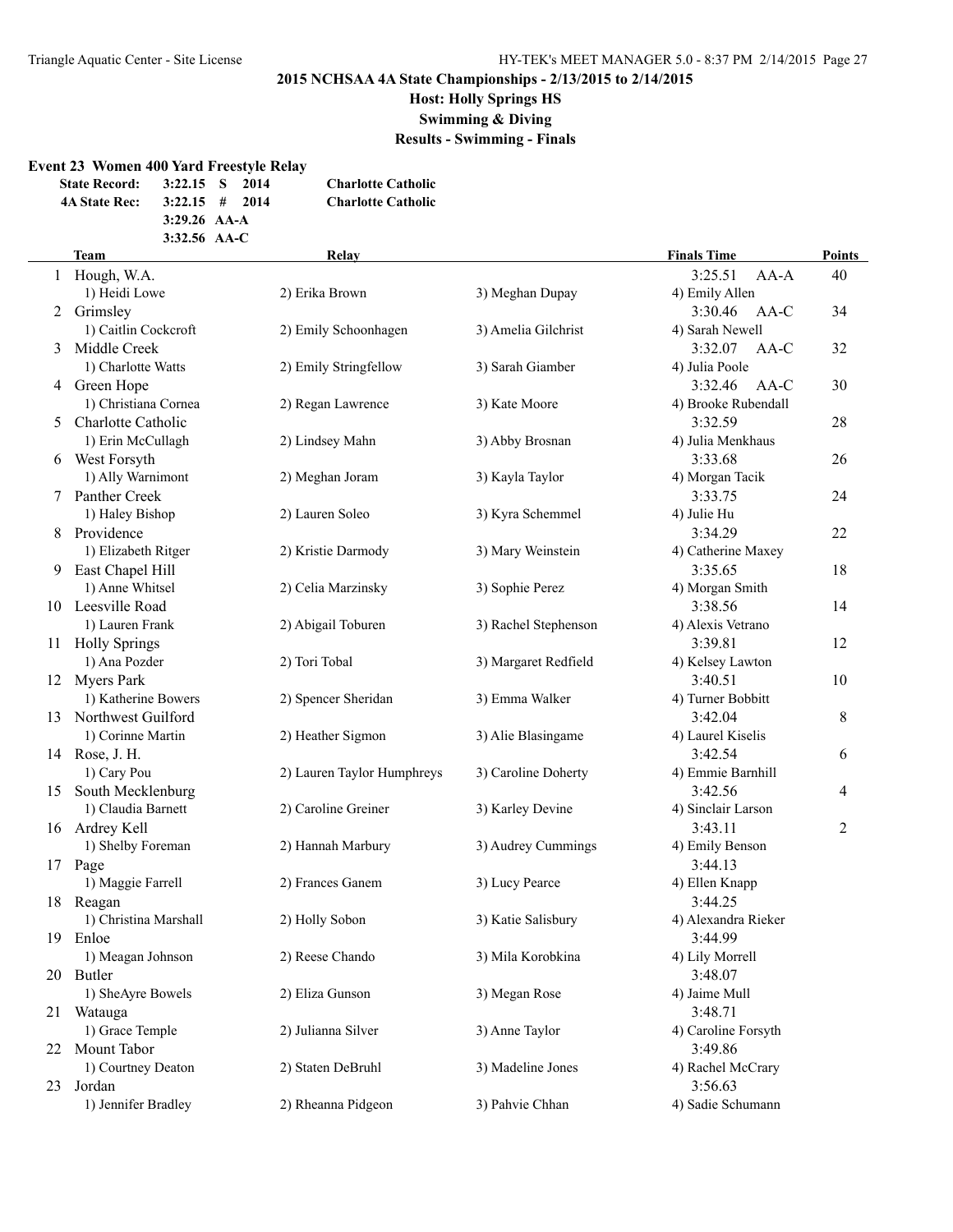# **Host: Holly Springs HS**

**Swimming & Diving**

## **Results - Swimming - Finals**

| (Event 23 Women 400 Yard Freestyle Relay) |               |                    |                      |        |  |  |  |
|-------------------------------------------|---------------|--------------------|----------------------|--------|--|--|--|
| Team                                      | Relav         |                    | <b>Finals Time</b>   | Points |  |  |  |
| $-\lambda$ $\alpha$                       |               |                    | DΟ                   |        |  |  |  |
| 1) Madison Deters                         | 2) Hannah Day | 3) Claire Williams | 4) Kathryn Godlewski |        |  |  |  |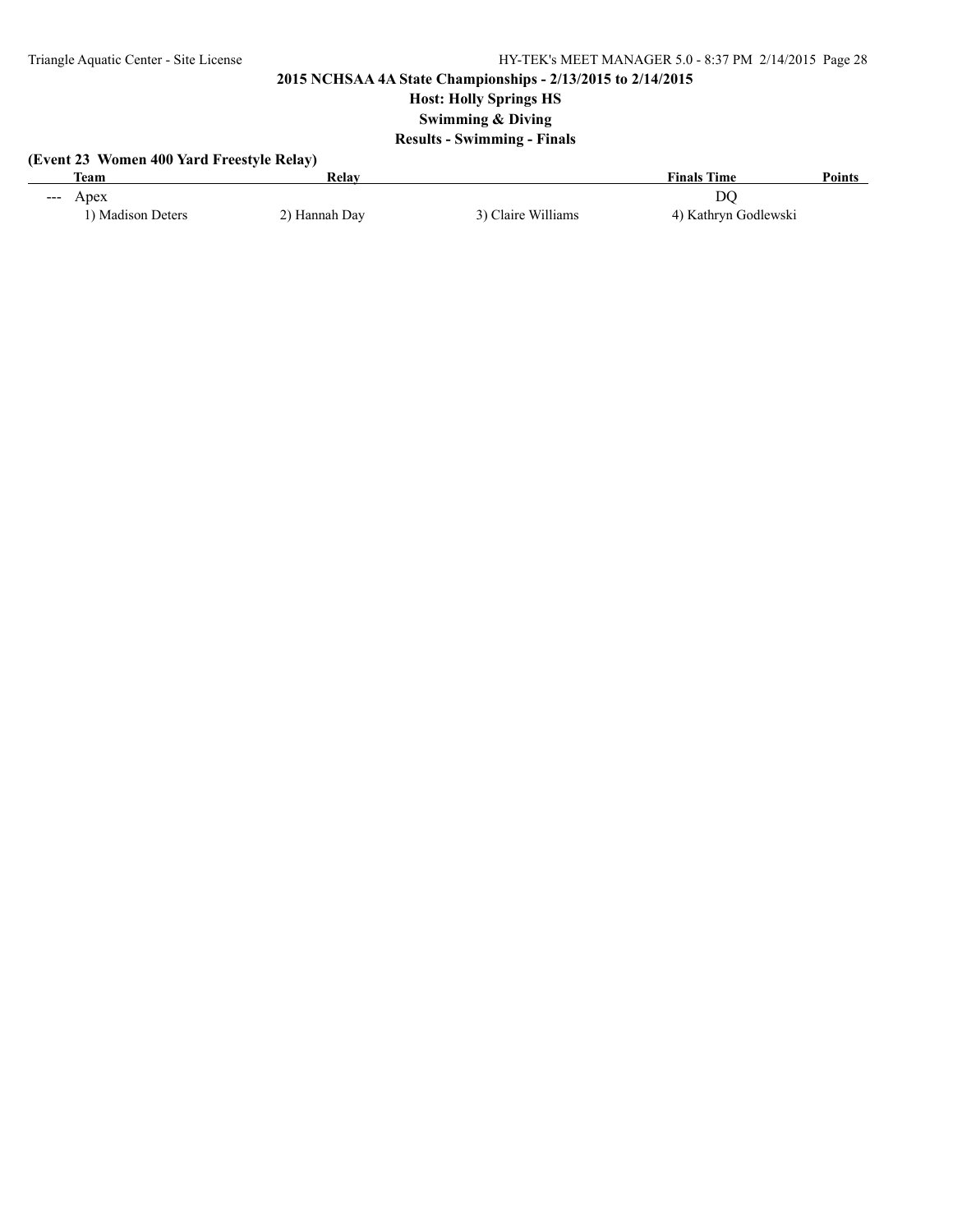## **Host: Holly Springs HS**

**Swimming & Diving**

**Results - Swimming - Finals**

## **Event 24 Men 400 Yard Freestyle Relay**

| <b>State Record:</b> |                | $3:04.91$ S 2014             | Rose, J. H. |
|----------------------|----------------|------------------------------|-------------|
| <b>4A State Rec:</b> |                | $3:04.91 \quad # \quad 2014$ | Rose, J. H. |
|                      | $3:07.00$ AA-A |                              |             |
|                      | $3:10.08$ AA-C |                              |             |

|              | <b>Team</b>           | Relay                |                       | <b>Finals Time</b>  | <b>Points</b>  |
|--------------|-----------------------|----------------------|-----------------------|---------------------|----------------|
| $\mathbf{1}$ | Cary                  |                      |                       | AA-C<br>3:07.22     | 40             |
|              | 1) Tosh Kawaguchi     | 2) Garrett Troxler   | 3) Will Atkinson      | 4) Justin Ress      |                |
| 2            | Green Hope            |                      |                       | 3:09.00<br>$AA-C$   | 34             |
|              | 1) John Healy         | 2) Henry Hollinshead | 3) Jonathan Roach     | 4) Alexander Carson |                |
| 3            | Hough, W.A.           |                      |                       | 3:09.22<br>AA-C     | 32             |
|              | 1) Coleman Manchester | 2) John Matysek      | 3) Evan Heldman       | 4) Trey Poff        |                |
|              | 4 Reagan              |                      |                       | 3:09.85<br>AA-C     | 30             |
|              | 1) Bryce Durling      | 2) Graham Spieler    | 3) Noah Medwin        | 4) Levente Bathory  |                |
| 5            | South Mecklenburg     |                      |                       | 3:12.16             | 28             |
|              | 1) Kellen Stillman    | 2) Weston Youngblood | 3) Graham Cooper      | 4) Nathan Murray    |                |
| 6            | Apex                  |                      |                       | 3:12.22             | 26             |
|              | 1) Caleb Totten       | 2) Hunter Wright     | 3) Brandon Medins     | 4) Brayden Lauffer  |                |
|              | <b>Myers Park</b>     |                      |                       | 3:12.38             | 24             |
|              | 1) John Frith         | 2) Mark Greife       | 3) Cameron Miller     | 4) Jackson Smith    |                |
|              | 8 Rose, J. H.         |                      |                       | 3:12.42             | 22             |
|              | 1) Caleb Odeke        | 2) Andrew McGlohon   | 3) Trey Pofahl        | 4) Kelly Barnhill   |                |
| 9            | Providence            |                      |                       | 3:13.84             | 18             |
|              | 1) Daniel Li          | 2) Teddy Perelli     | 3) Jack Edelson       | 4) Nathan Fold      |                |
|              | 10 Reynolds, R. J.    |                      |                       | 3:15.47             | 14             |
|              | 1) Joseph Durham      | 2) Mason Fowler      | 3) Josh Lenchik       | 4) Josh Slater      |                |
|              | 11 Leesville Road     |                      |                       | 3:15.84             | 12             |
|              | 1) Clay Boneham       | 2) Zachary Nicol     | 3) Jordan Kelber      | 4) William Countie  |                |
|              | 12 East Chapel Hill   |                      |                       | 3:16.35             | 10             |
|              | 1) Bijan Zakerin      | 2) James Gildard     | 3) Daniel Wohl        | 4) Michael Wohl     |                |
|              | 13 Panther Creek      |                      |                       | 3:17.71             | 8              |
|              | 1) Jamison Hauser     | 2) Peter Compton     | 3) Ryan Mathes        | 4) Leif Reedstrom   |                |
|              | 14 Millbrook          |                      |                       | 3:18.18             | 6              |
|              | 1) Tristan Emm        | 2) Justin Staab      | 3) Kurt Wedegaertner  | 4) Hunter Pigg      |                |
|              | 15 Charlotte Catholic |                      |                       | 3:18.89             | 4              |
|              | 1) Jack DeVries       | 2) James Sullivan    | 3) William Webb       | 4) Connor Griffin   |                |
|              | 16 Broughton          |                      |                       | 3:19.85             | $\overline{c}$ |
|              | 1) Colter Carman      | 2) Smith Moran       | 3) Jack Messenger     | 4) Robert Holmes    |                |
| 17           | North Davidson        |                      |                       | 3:21.41             |                |
|              | 1) Jake Butts         | 2) Bradley Decker    | 3) Sam Martin         | 4) John Day         |                |
|              | 18 Davie County       |                      |                       | 3:22.67             |                |
|              | 1) Nick Sinopoli      | 2) Cam Fearrington   | 3) Wyatte Copeland    | 4) Jacob Sink       |                |
| 19           | Mount Tabor           |                      |                       | 3:22.89             |                |
|              | 1) Matthew Berry      | 2) William Snyder    | 3) John Thomas Warren | 4) William Rankin   |                |
|              | 20 Ardrey Kell        |                      |                       | 3:23.23             |                |
|              | 1) David Chang        | 2) Luke Foody        | 3) Christopher Azuaje | 4) Coert Pease      |                |
| 21           | Southwest Guilford    |                      |                       | 3:24.12             |                |
|              | 1) Ben Barden         | 2) John Min          | 3) Jake Barden        | 4) Sam Dale         |                |
|              | 22 Page               |                      |                       | 3:25.23             |                |
|              | 1) Brian Roskelly     | 2) John Mikuta       | 3) Aidan Maycock      | 4) Ian Robinson     |                |
| 23           | Lake Norman           |                      |                       | 3:27.69             |                |
|              | 1) Austin Hill        | 2) Zach Nitz         | 3) Denver Mangaoang   | 4) Wolfgang Obrecht |                |